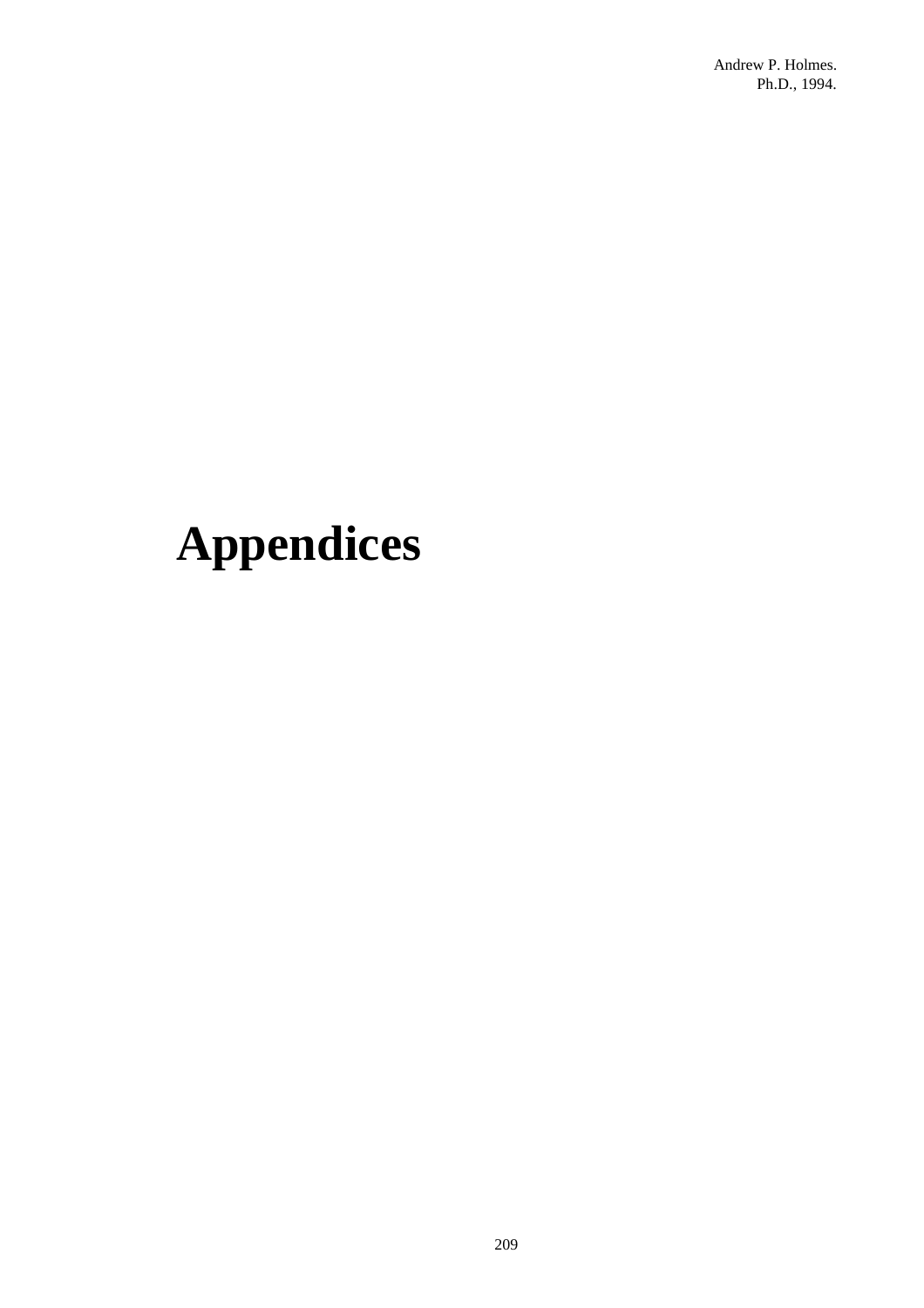# **A: Co-ordinate Systems**

### **A:1 Referring to voxels by position**

#### *Real co-ordinates, x*∈Ξ

 $\Xi$  is the subset of  $\mathfrak{R}^3$  which is imaged.  $\Xi$  is partitioned into *K* voxels,  $\zeta = \{V_k\}^K_1 V_k$ 

$$
\subset \Xi
$$
,  $k = 1,...,K$ ;  $V_k \cap V_{k'} = \emptyset$  for  $k \neq k'$ ; and  $\bigcup_{k=1}^{K} V_k = \Xi$ .

Sometimes it is convenient to refer to a voxel in an image using Cartesian coordinates. For an image  $Y = (Y_1, \ldots, Y_K)$ , abusing the notation somewhat, let  $Y_{(x)}$  be the value of the voxel containing point *x*:

$$
Y_{(\mathbf{x})} = \begin{cases} \sum_{k=1}^{K} Y_k \{x \in \mathbf{V}_k\} & \text{for } \mathbf{x} \in \Xi \\ 0 & \text{for } \mathbf{x} \in \overline{\Xi} \end{cases}
$$

where  $\overline{\Xi} = \Re^3 \setminus \Xi$  the compliment of  $\Xi$  in  $\Re^3$ , and a logical expression in brackets "{ $\bullet$ }" takes the value one if the argument is true and zero otherwise, as advocated by Knuth (1992).

#### *Voxel Co-ordinates*

If the voxels are identical in shape and size, and are regularly arranged, then the *D*-dimensional image is conveniently stored in a *D*-dimensional array. In this case, voxels are most conveniently referred to by their array indices. Usually the image is stored in an array such that increases in the row, column, and plane indices correspond to increases in the X, Y, and Z directions respectively.

This co-ordinate system is referred to as *voxel co-ordinates*, since the position of each voxel is specified by the displacement in each axial dimension measured in whole numbers of voxels from a given origin. For the standard orientation of the co-ordinate axes in PET, the most left-posterior-lower voxel in the image space is  $(1,1,1)$  (fig.92).

| 1,5 | 2,5 | 3,5 | 4,5 | 5,5 |  |
|-----|-----|-----|-----|-----|--|
| 1,4 | 2,4 | 3,4 | 4,4 | 5,4 |  |
| 1,3 | 2,3 | 3,3 | 4,3 | 5,3 |  |
| 1,2 | 2,2 | 3,2 | 4,2 | 5,2 |  |
| 1,1 | 2,1 | 3,1 | 4,1 | 5,1 |  |



Voxel co-ordinates of voxels (pixels) at the left-lower of a two dimensional image.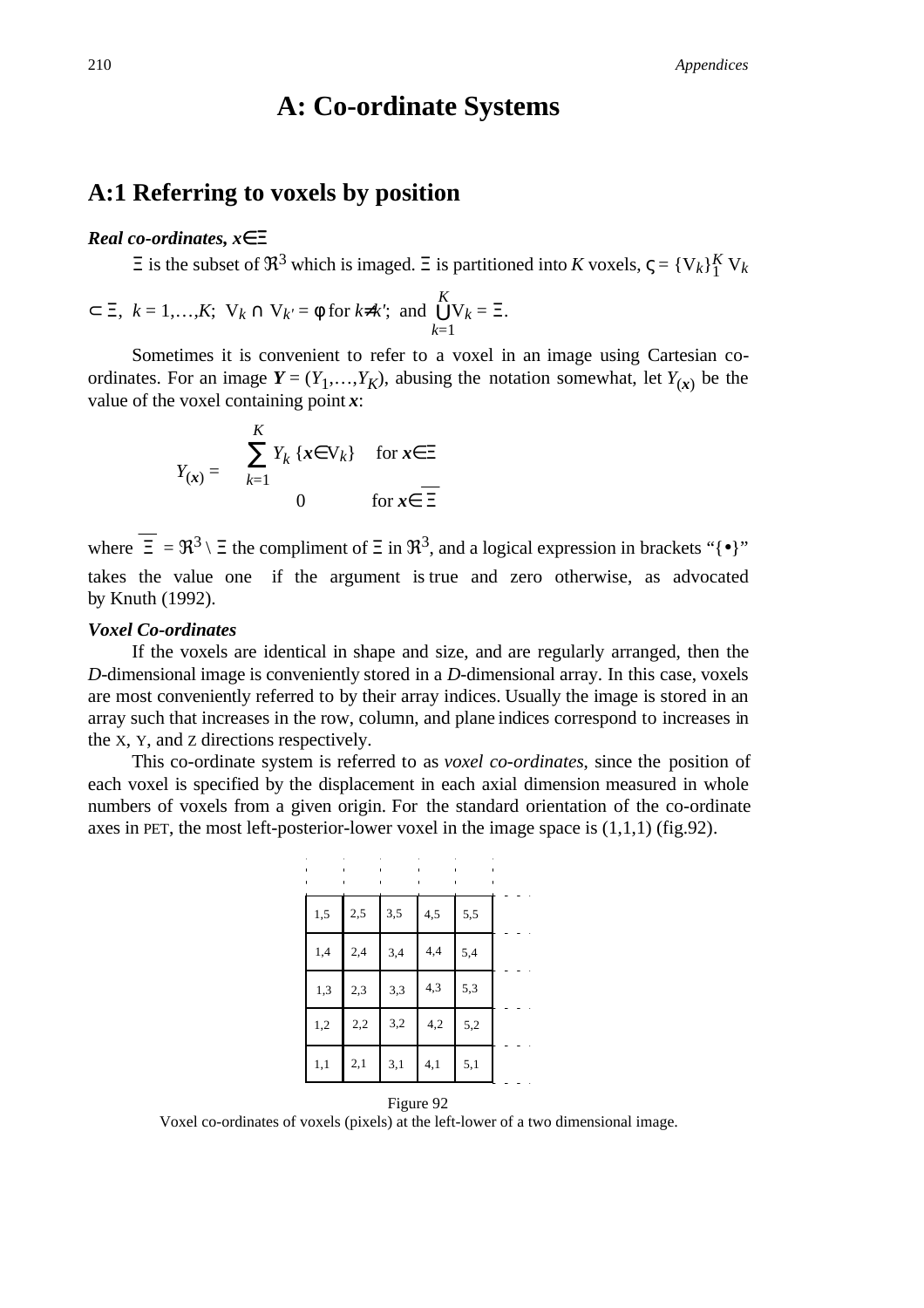Suppose that  $\Xi$  is cuboid, oriented parallel to the axes, and partitioned into  $K = \frac{X \cdot d}{m \times \frac{Y}{d}}$  cuboid voxels. Here  $\frac{X \cdot d}{m}$  is the width (X-dimension) of  $\Xi$ , measured in voxels. If the centre of the left-posterior-lower voxel of  $\Xi$  is at  $(x_0, y_0, z_0)$ , and voxels are of uniform dimensions  $h_x \times h_y \times h_z$  then the voxel co-ordinates  $x^v = (x^v, y^v, z^v)$  are related to the real co-ordinates *x* by:

$$
\mathbf{x} = (x, y, z) = (x^{V}h_{x} + x_{O}, y^{V}h_{y} + y_{O}, z^{V}h_{z} + z_{O})
$$
  
for  $\mathbf{x}^{V} \in [-0.5, xdim+0.5] \times [-0.5, xdim+0.5] \times [-0.5, zdim+0.5]$   
 $\mathbf{x}^{V} = ((x-x_{O})/h_{X}, (y-y_{O})/h_{Y}, (z-z_{O})/h_{Z})$   
for  $\mathbf{x} \in \Xi$ 

Denote voxel co-ordinates using brackets thus:  $Y_{[x^V]} = Y_{(x)}$ , where *x* and  $x^V$  are related as above.

### **A:2 Tri-linear interpolation**

Recall that the reconstructed images  $\hat{\lambda}$  are estimates of  $\lambda$ , itself a step function approximating the continuous function  $\lambda(x)$ . Thus, an image *Y* derived from  $\hat{\lambda}$  can be regarded as a step function approximating an underlying continuous function *Y*(*x*). In many cases it is necessary to obtain estimates of  $Y(x)$  for arbitrary locations, for example when re-sampling an image after a change of co-ordinate axes. In these situations some form of interpolation of the image vector *Y* is desirable.

If we view the image  $Y$  as approximating  $Y(x)$  at the centres of the voxels, then for

locations *x* other than the voxel centres, an estimate *Y*  $\tilde{\cdot}$ (*x*) of *Y*(*x*) can be obtained by interpolating between the values at neighbouring voxel locations. Tri-linear interpolation is usually employed in PET image analysis. This is the simplest form of interpolation for three-dimensional data. The interpolated value at a given point is a linear combination of the values of the eight neighbouring voxels whose centres define the cuboid containing the point.

Let  $x^{\text{v}} = (x^{\text{v}}, y^{\text{v}}, z^{\text{v}})$  be *x* in voxel co-ordinates, and let  $t = (t_X, t_Y, t_Z) =$  $\mathbf{x}^{\vee}$ -  $(x^{\vee})$ ,  $(y^{\vee})$ ,  $(z^{\vee})$  for  $\Box$  the *floor* function, rounding the argument towards minus infinity. Then, for  $\lceil \bullet \rceil$  the *ceil* function, rounding towards plus infinity:

| $Y(x) =$                                                                                            |       |                                                                                                                      |
|-----------------------------------------------------------------------------------------------------|-------|----------------------------------------------------------------------------------------------------------------------|
| $(1-t_X)(1-t_Y)(1-t_Z) Y_{\lfloor (\lfloor x^v \rfloor, \lfloor y^v \rfloor, \lfloor z^v \rfloor)}$ | $\pm$ | $(1-t_X)(1-t_Y)(t_Z) Y_{\left[\left(\int_{-X}^V\right],\left[\int_{-Y}^V\right]\right],\left[\int_{-Z}^V\right]}\}$  |
| + $(1-t_X)(t_Y)(1-t_Z) Y_{[(\downarrow x^V],[y^V],[z^V])]}$                                         |       | + $(1-t_X)(t_Y)(t_Z) Y_{[(\n x^V],[y^V],[z^V])]}$                                                                    |
| + $(t_X)(1-t_Y)(1-t_Z) Y_{[(x^V],\lfloor y^V\rfloor, \lfloor z^V\rfloor)}$                          |       | + $(t_X)(1-t_Y)(t_Z) Y_{[(x^V],[y^V],[z^V])]}$                                                                       |
| + $(t_X)(t_Y)(1-t_Z) Y_{[(x^V],[y^V],[z^V])]}$                                                      |       | + $(t_X)(t_Y)(t_Z) Y_{\llbracket (\llbracket x^v \rrbracket, \llbracket y^v \rrbracket, \llbracket z^v \rrbracket)}$ |

Clearly interpolation of *Y* introduces some smoothing.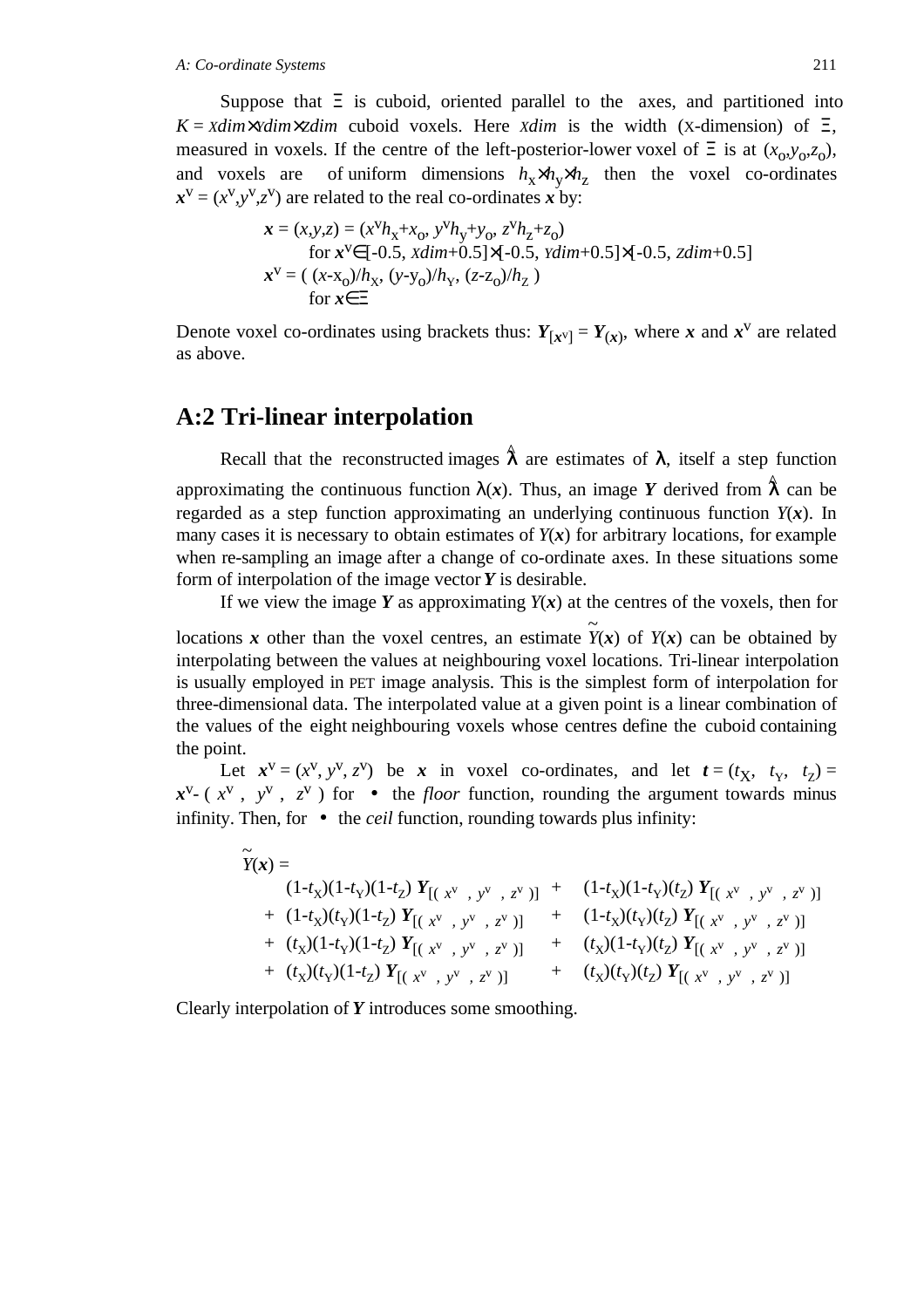# **B: Smoothing Convolution**

### **B:1 Smoothing convolution**

For a continuous function  $Y(x)$ ,  $x \in \mathbb{R}^D$ , smoothing is achieved by convolving the function with a filter kernel f( $x$ ), to obtain a new function  $Y \otimes f(x)$ :

$$
X \otimes f(x) = \int f(r) Y(x+r) dr \tag{76}
$$

Here integration is over the whole range of  $x$ . The filter kernel,  $f(x)$ , satisfies:

$$
\int f(x) dx = 1
$$

The kernel is a continuous function, usually with a single local maximum at the origin, and with value decreasing as *x* becomes distant from **0**.

### **B:2 Moving average filter**

The discrete analogue of convolution is that of a moving average filter. Although technically incorrect, smoothing of images is frequently described as "convolution with a kernel". Suppose our discretisation of the image space  $\Xi \subset \mathbb{R}^D$  is of *K* voxels  $\zeta = \{V_k: k = 1, \ldots, K\}$ , and let  $x_k$  be the centre of voxel *k*. Then for an image of voxel values,  $Y = \{Y_1, \ldots, Y_K\}$ , the smoothed version of this is  $Y^S = \{Y_1^S, \ldots, Y_K^S\}$ , given by:

$$
Y_k^S = \sum_{k'=1}^K \mathbf{f}(\mathbf{x}_{k'} - \mathbf{x}_k) Y_{k'} \tag{77}
$$

For a particular voxel, the smoothed image is obtained by positioning the filter kernel on the centre of the voxel, evaluating it on the lattice of points corresponding to the centres of the voxels to obtain the weightings for the voxels, and then summing the weighted voxel values.

#### *Regular discretisation, constant weights, moving average*

If the voxels are identical in size and shape, and are regularly arranged, then the set of weights  $(f(x_k, -x_k))$  for any voxel *k* will be identical (ignoring boundary effects). In this case the weights can be computed in advance, giving an image of the filter kernel. The weights can then be explicitly normalised to sum to unity, and the smoothing is a simple moving average.

### **B:3 Edge effects & boundary truncation smoothing**

For voxels *k* close to the edge of the image space, the filter kernel when located at these voxels will have positive values outside the image space. I.e.  $f(x-x_k)$  is non negative for some  $\mathbf{x} \in \overline{\Xi} = \Re^D \setminus \Xi$ . For such a voxel *k*, the sum of the weights  $f(\mathbf{x}_k \cdot - \mathbf{x}_k)$  over all voxels *k'* is less than one. The remaining "weight" of the smoothing kernel corresponds to locations outside the image space for which there are no voxels. The values for edge voxels in the smoothed image are generally reduced towards zero, an *edge effect*. The effect is as if a boundary of voxels with zero value were placed round the edge of the image. This scenario is *zero-boundary smoothing*.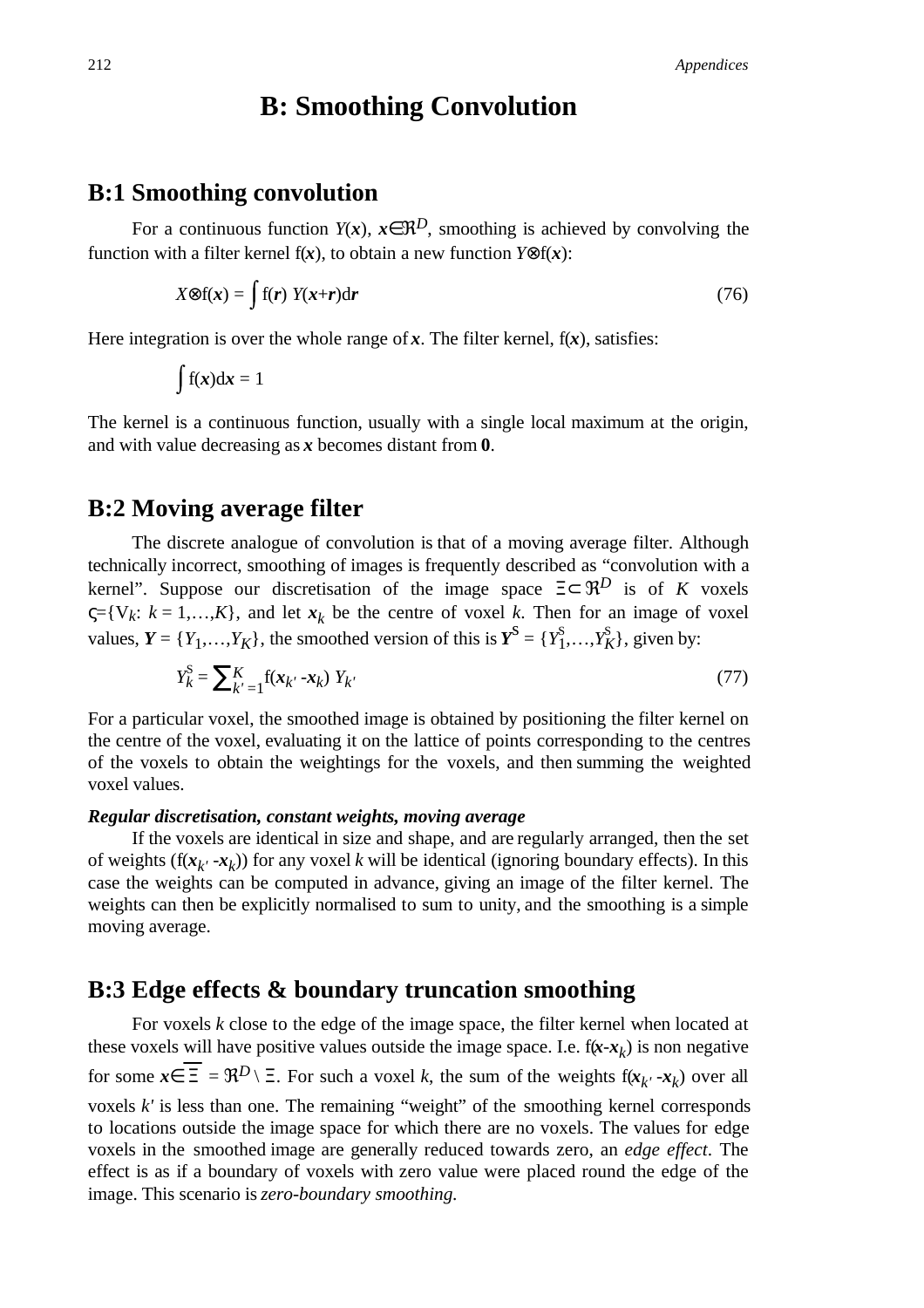#### *Truncated smoothing*

If the image space adequately contains the volume of interest, in our case the voxels corresponding to the brain, then the zero-boundary edge effect is not of any consequence. As can be seen from the raw images (ch.1) the brain fits just inside the image space in the X and Y directions, but is truncated in the Z direction due to the limited axial length of the tomograph.

The effect can be avoided by using *boundary-truncation* smoothing (eqn.78). Here the weights of the filter kernel are normalised at each voxel. The effect is as if the filter kernel is truncated when it reaches the edge of the image.

$$
Y_k^S = \frac{1}{\sum_{k'=1}^K \mathbf{f}(\mathbf{x}_k - \mathbf{x}_{k'})} \sum_{k'=1}^K \mathbf{f}(\mathbf{x}_k - \mathbf{x}_{k'}) Y_{k'}
$$
(78)

### **B:4 Gaussian kernels**

The filter kernel used is almost universally Gaussian, by which we mean that it is the probability density function (PDF) of a *D*-variate normal distribution with zero mean and variance-covariance matrix  $\Sigma$  (eqn.79).

$$
f(\mathbf{x}) = \frac{1}{(2\pi)^{D/2}\sqrt{|\Sigma|}} \exp\left(-\frac{1}{2}\mathbf{x}\Sigma^{-1}\mathbf{x}^{T}\right)
$$
\n(79)

The filters usually used are orthogonal, with variance-covariance matrices with zero off-diagonal elements. The filter is then completely specified by the *D*-tuple containing the variances, and is ellipsoidal in shape, with axes parallel to the image axes. The convolution integral factorises into *D* one dimensional component integrals, which simplifies and speeds up computation.

#### *Relationship of FWHM to variance-covariance matrix*

As with image resolution, the shape of the kernel is expressed in FWHM.56 This is related to the variance for a Gaussian PDF as follows: A univariate Gaussian PDF with variance  $\sigma^2$  has maxima  $1/(\sigma\sqrt{2\pi})$  at  $x = 0$ . The FWHM *l* is then the width of the PDF at half this height,  $f(l/2) = 1/(2\sigma\sqrt{2\pi})$ , so  $l = \sigma\sqrt{8\ln(2)}$ . This is extended to *D*-dimensional orthogonal kernels in the obvious way. If a spherical orthogonal kernel with  $\Sigma = \sigma^2 I_D$  is used then it is common to just quote  $\sigma\sqrt{8\ln(2)}$  as the FWHM. Some authors prefer to specify FWHM in terms of voxels.

#### *Some common filters*

-

Commonly used three-dimensional filters are 10mm×10mm×12mm, and 20mm×20mm×24mm, with variance-covariance matrices of

$$
\Sigma = \begin{pmatrix} 10^2 & 0 & 0 \\ 0 & 10^2 & 0 \\ 0 & 0 & 12^2 \end{pmatrix} \frac{1}{8\ln(2)} \text{ and } \Sigma = \begin{pmatrix} 20^2 & 0 & 0 \\ 0 & 20^2 & 0 \\ 0 & 0 & 24^2 \end{pmatrix} \frac{1}{8\ln(2)} \text{ respectively.}
$$

<sup>56</sup>Recall that the Full Width at Half Maximum (FWHM) is the width of the (point spread) function at half its maximum.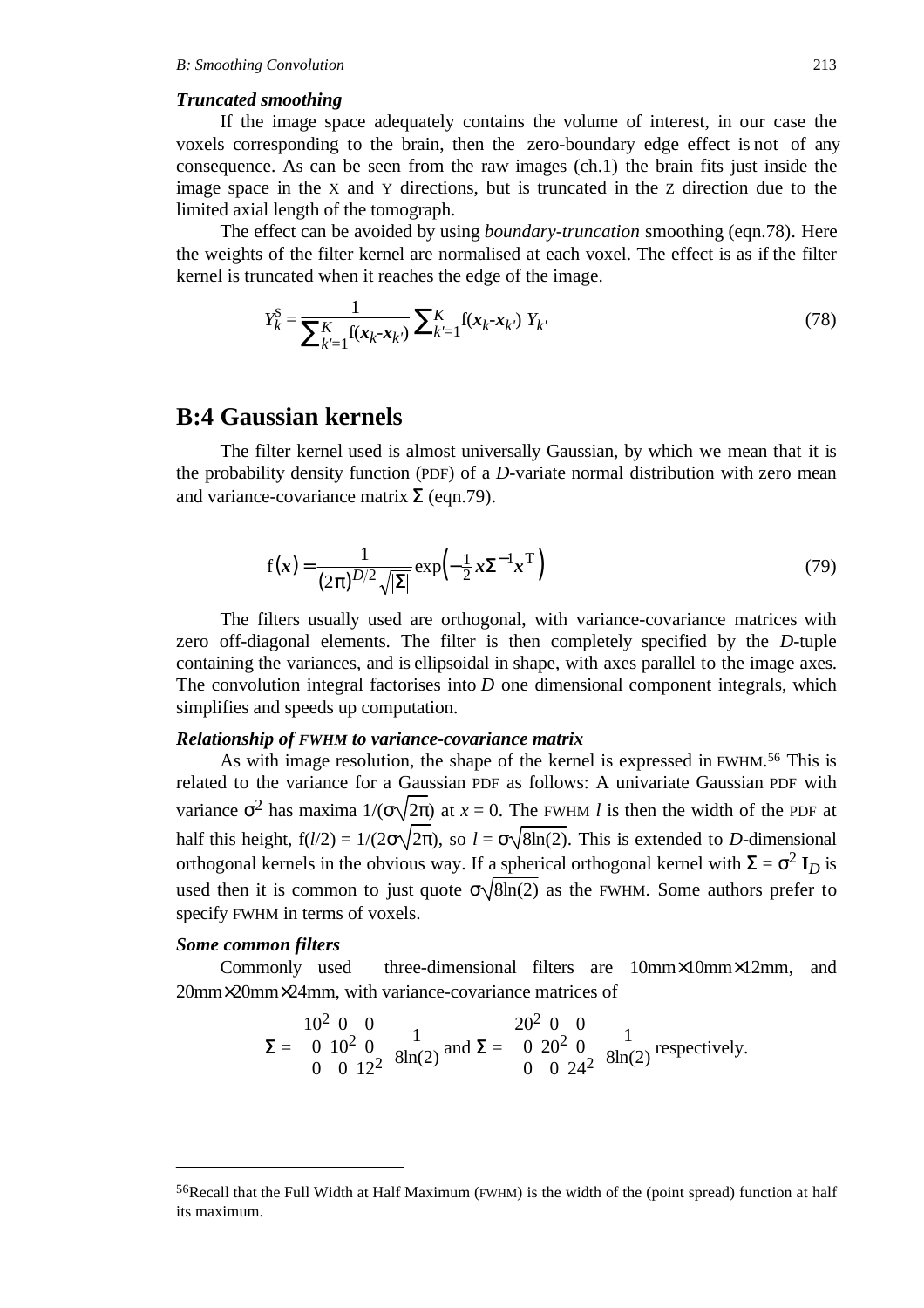# **C: Some Results For Smoothing Convolution**

The following results for smoothing convolution of random fields are useful.

### **C:1 Smoothing convolution: commutative for even kernels**

Let  $f_1(x)$  and  $f_2(x)$  be any two even functions of  $x \in \mathbb{R}^D$ . Then  $f_1 \otimes f_2 = f_2 \otimes f_1$ , that is, smoothing convolution is commutative for even functions.

### *Proof:*

$$
f_1 \otimes f_2(u) = \int f_2(v) f_1(u+v) dv
$$
  
\n
$$
\mathfrak{R}^D
$$
  
\n
$$
= \int f_2(w-u) f_1(w) dw
$$
 under change of variables  $w = u+v$  (\*)  
\n
$$
\mathfrak{R}^D
$$
  
\n
$$
= \int f_2(u-w) f_1(w) dw
$$
 by even property of  $f_2$   
\n
$$
\mathfrak{R}^D
$$
  
\n
$$
= \int f_2(u+v) f_1(-v) dv
$$
 by change of variables  $v = -w$  (\*)  
\n
$$
\mathfrak{R}^D
$$
  
\n
$$
= \int f_2(u+v) f_1(v) dv
$$
  
\n
$$
\mathfrak{R}^D
$$
  
\n
$$
= f_2 \otimes f_1(u)
$$

So f<sub>1</sub>⊗f<sub>2</sub> = f<sub>2</sub>⊗f<sub>1</sub>, since convolution is commutative for even kernels. The Jacobeans for the changes of variables  $(\dagger)$ , are det $(\dagger)$ , the determinant of the negative of the *D*×*D* identity matrix, which has absolute value 1.

# **C:2 Double smoothing convolution: Associative for even kernels**

Let *X*(*x*) be any function,  $x \in \mathbb{R}^D$ , and let  $f_1(x)$  and  $f_2(x)$  be two even filter kernels. Then  $(X \otimes f_1) \otimes f_2 = X \otimes (f_1 \otimes f_2)$ , that is, smoothing convolution is associative.

*Proof:*

$$
(X \otimes f_1) \otimes f_2 = \int f_2(v) X \otimes f_1(x+v) dv = \int f_2(v) \int f_1(u) X(x+u+v) du dv
$$
  
\n
$$
\mathfrak{R}^D \qquad \mathfrak{R}^D
$$
  
\n
$$
= \int f_2(v) \int f_1(w-v) X(x+w) dw dv
$$
  
\n
$$
\mathfrak{R}^D \qquad \mathfrak{R}^D
$$
  
\n
$$
= \int \int f_2(v) f_1(w-v) dv X(x+w) dw
$$
  
\n
$$
\mathfrak{R}^D \mathfrak{R}^D
$$
  
\n
$$
= \int \int f_2(-u) f_1(w+u) du X(x+w) dw
$$
  
\n
$$
\mathfrak{R}^D \mathfrak{R}^D
$$
  
\n
$$
= \int \int f_2(-u) f_1(w+u) du X(x+w) dw
$$
  
\n
$$
\mathfrak{R}^D \mathfrak{R}^D
$$
  
\n
$$
\mathfrak{R}^D \mathfrak{R}^D
$$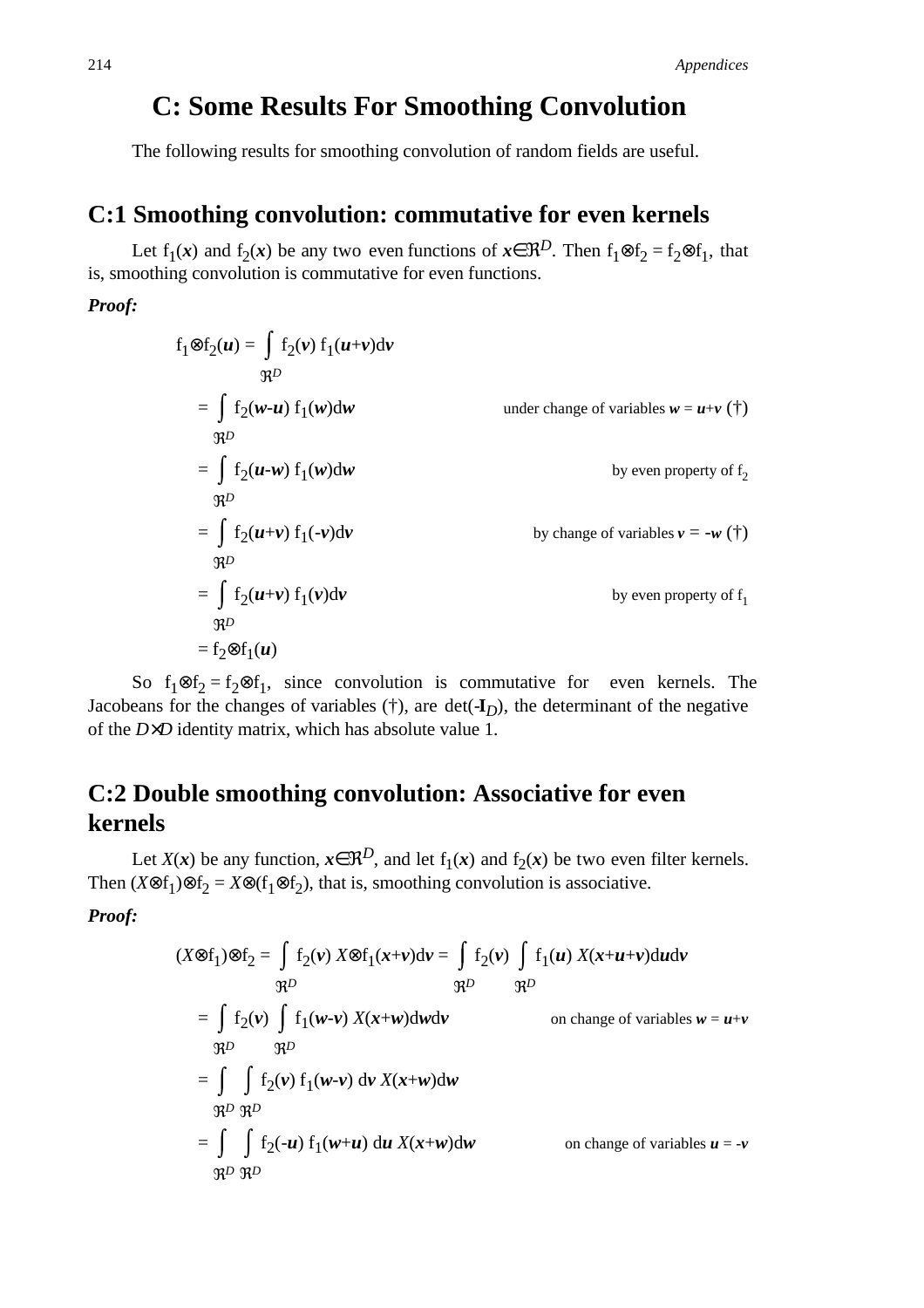$$
= \int \int f_2(\boldsymbol{u}) f_1(\boldsymbol{w}+\boldsymbol{u}) d\boldsymbol{u} X(\boldsymbol{x}+\boldsymbol{w}) d\boldsymbol{w}
$$
 by even property of  $f_2$   
\n
$$
\mathfrak{R}^D \mathfrak{R}^D
$$
\n
$$
= \int f_1 \otimes f_2(\boldsymbol{w}) X(\boldsymbol{x}+\boldsymbol{w}) d\boldsymbol{w} = X \otimes (f_1 \otimes f_2)
$$
\n
$$
\mathfrak{R}^D
$$

### **C:3 Double smoothing convolution: Order unimportant**

Let *X*(*x*) be any function,  $x \in \mathbb{R}^D$ , and let  $f_1(x)$  and  $f_2(x)$  be two filter kernels. Then  $(X \otimes f_1) \otimes f_2 = (X \otimes f_2) \otimes f_1$ , that is the order of smoothing is unimportant.

### *Proof:*

For even filter kernels  $f_1$  and  $f_2$  this result follows as a corollary of the previous two results. However, it holds for general  $f_1 \& f_2$ :

$$
(X \otimes f_1) \otimes f_2 = \int f_2(v) \, X \otimes f_1(x+v) \, dv = \int f_2(v) \int f_1(u) \, X(x+u+v) \, du \, dv
$$
\n
$$
\mathfrak{R}^D \qquad \mathfrak{R}^D
$$
\n
$$
= \int f_1(u) \int f_2(v) \, X(x+u+v) \, dv \, du = \int f_1(u) \, X \otimes f_2(x+u) \, du = (X \otimes f_2) \otimes f_1
$$
\n
$$
\mathfrak{R}^D \qquad \mathfrak{R}^D
$$

### **C:4 Combining Gaussian kernels: Double smoothing**

Let *X*(*x*) be any function,  $x \in \mathbb{R}^D$ , and let  $f_1(x)$  and  $f_2(x)$  be two Gaussian filter kernels with variance-covariance matrices  $\Sigma_1$  and  $\Sigma_2$  respectively. Then  $(X \otimes f_1) \otimes f_2$  $=(X \otimes f_2) \otimes f_1 = X \otimes (f_1 \otimes f_2) = X \otimes (f_2 \otimes f_1) = X \otimes f$  where  $f(x)$  is a Gaussian filter kernel with variance-covariance matrix  $\Sigma = \Sigma_1 + \Sigma_2$ .

#### *Proof:*

Since the kernels are even functions of  $x \in \mathbb{R}^D$ , the associativity and commutativity properties give  $(X \otimes f_1) \otimes f_2 = (X \otimes f_2) \otimes f_1 = X \otimes (f_1 \otimes f_2) = X \otimes (f_2 \otimes f_1)$ . It remains to prove that  $f_1 \otimes f_2$  has the required form. This can be done using Fourier transforms, or directly as follows:

$$
f_1 \otimes f_2(u) = \frac{1}{(2\pi)^D \sqrt{|\Sigma_1||\Sigma_2|}} \int_{\Re^D} \exp\left(-\frac{1}{2} \Big[ \nu^T \Sigma_2^{-1} \nu + (u + \nu)^T \Sigma_1^{-1} (u + \nu) \Big] \right) dv
$$
  
= 
$$
\frac{1}{(2\pi)^D \sqrt{|\Sigma_1||\Sigma_2|}} \int_{\Re^D} \exp\left(-\frac{1}{2} \Big[ \nu^T \Big(\Sigma_1^{-1} + \Sigma_2^{-1} \Big) \nu + u^T \Sigma_1^{-1} u + 2\nu^T \Sigma_1^{-1} u \Big] \right) dv
$$
  
using  $u^T \Sigma_1^{-1} \nu = \left(u^T \Sigma_1^{-1} \nu\right)^T = \nu^T \Sigma_1^{-1} u$  (since  $\Sigma_1^{-1}$  is symmetric)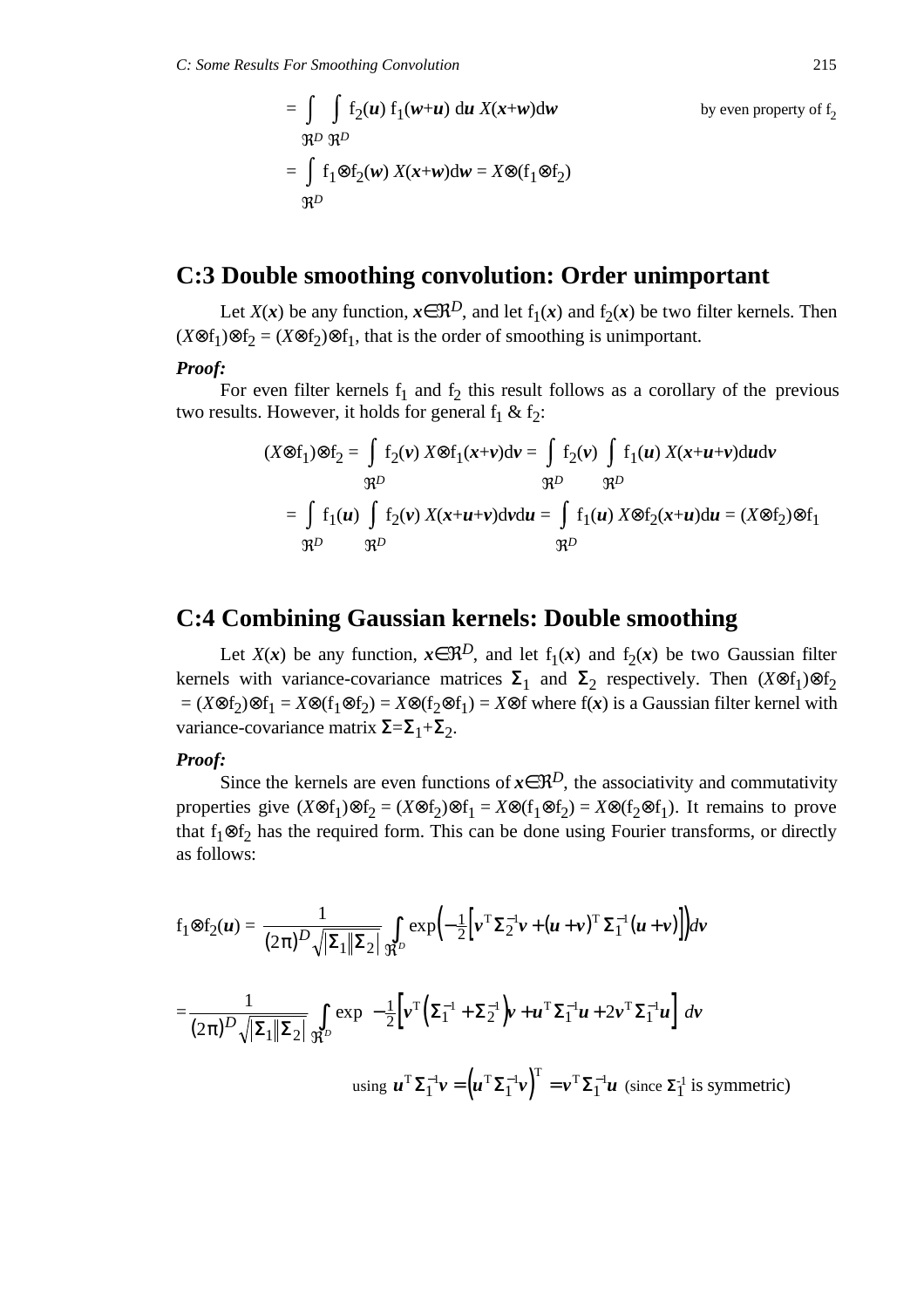$$
\frac{1}{(2\pi)^{D}\sqrt{|\Sigma_{1}||\Sigma_{2}|}} \times
$$
\n
$$
\int_{\Re^{D}} \exp\left(-\frac{1}{2}\left[\left(\mathbf{v}+\left(\Sigma_{1}^{-1}+\Sigma_{2}^{-1}\right)^{-1}\Sigma_{1}^{-1}\mathbf{u}\right)^{T}\left(\Sigma_{1}^{-1}+\Sigma_{2}^{-1}\right)^{T}\mathbf{v}+\left(\Sigma_{1}^{-1}+\Sigma_{2}^{-1}\right)^{-1}\Sigma_{1}^{-1}\mathbf{u}\right)\right]\right) d\mathbf{v}
$$
\n
$$
= \frac{1}{(2\pi)^{D}\sqrt{|\Sigma_{1}||\Sigma_{2}|}} \times
$$
\n
$$
\int_{\Re^{D}} \exp\left(-\frac{1}{2}\left[\left(\mathbf{v}+\left(\Sigma_{1}^{-1}+\Sigma_{2}^{-1}\right)^{-1}\Sigma_{1}^{-1}\mathbf{u}\right)^{T}\left(\Sigma_{2}^{-1}(\Sigma_{2}+\Sigma_{1})\Sigma_{1}^{-1}\right)^{T}\mathbf{v}+\left(\Sigma_{1}^{-1}+\Sigma_{2}^{-1}\right)^{-1}\Sigma_{1}^{-1}\mathbf{u}\right)\right]\right) d\mathbf{v}
$$
\n
$$
\times \exp\left(-\frac{1}{2}\left[\left(\mathbf{v}+\left(\Sigma_{1}^{-1}+\Sigma_{2}^{-1}\right)^{-1}\Sigma_{1}^{-1}\mathbf{u}\right)^{T}\left(\Sigma_{2}^{-1}(\Sigma_{2}+\Sigma_{1})\Sigma_{1}^{-1}\right)\left(\mathbf{v}+\left(\Sigma_{1}^{-1}+\Sigma_{2}^{-1}\right)^{-1}\Sigma_{1}^{-1}\mathbf{u}\right)\right]\right) d\mathbf{v}
$$
\n
$$
\times \exp\left(-\frac{1}{2}\left[\mathbf{u}^{T}\Sigma_{1}^{-1}\left(\Sigma_{1}^{-1}+\Sigma_{2}^{-1}\right)^{-1}\left(\Sigma_{1}^{-1}+\Sigma_{2}^{-1}\right)^{-1}\right]
$$
\n
$$
= \frac{1}{(2\pi)^{D}\sqrt{|\Sigma_{1}||\Sigma_{2}|}} \times (2\pi)^{D_{S}}\sqrt{|\Sigma_{2}^{-1}(\Sigma_{2}+\Sigma_{1})\Sigma_{1}^{-1}|}^{-1}
$$
\n
$$
\times \exp\left(-\frac{1}{2}\left[\mathbf{u}^{T}\Sigma_{1}^{-1}\left(\Sigma_{1}^{-1}+\Sigma_{2}^{-1}\
$$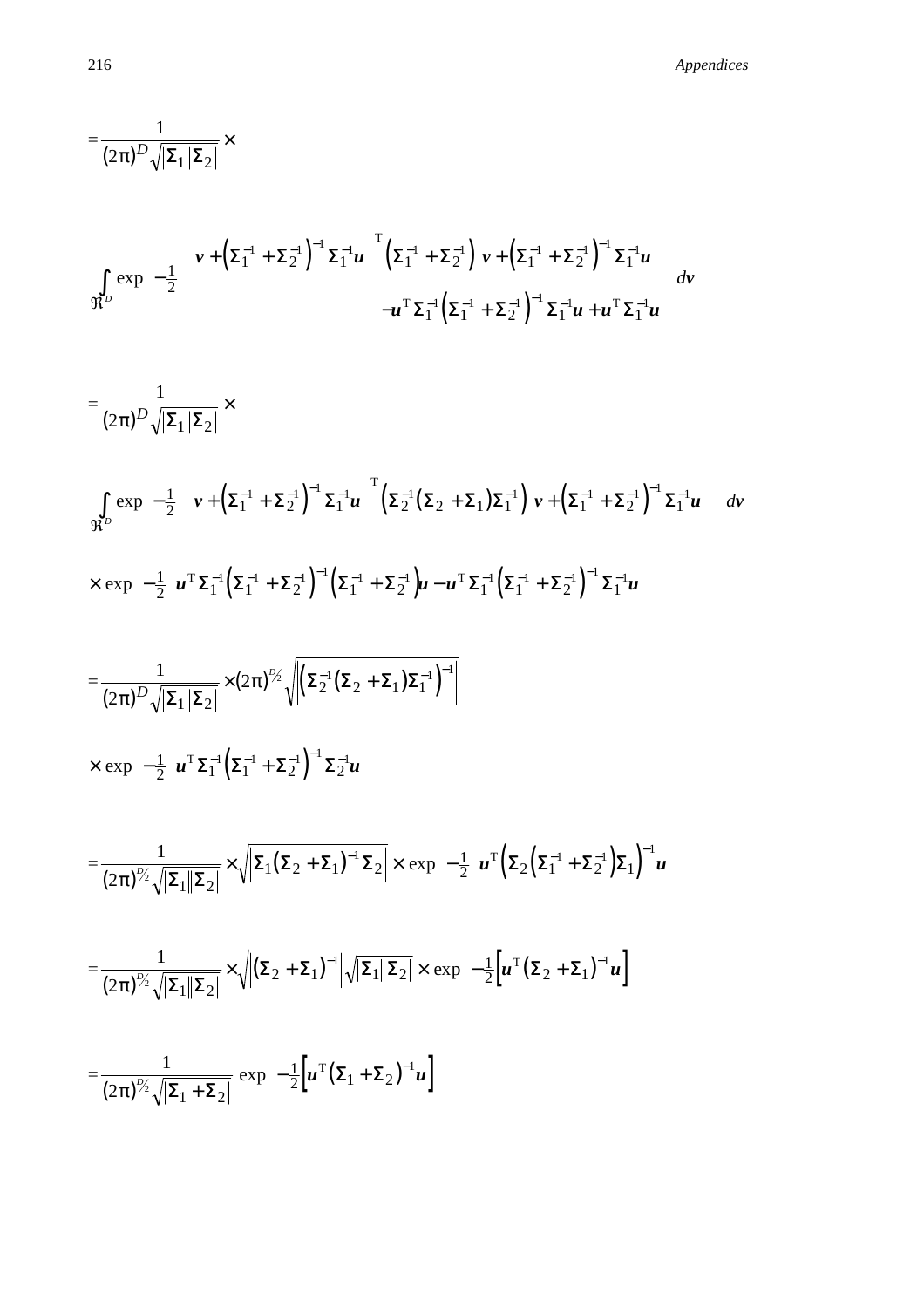### **C:5 Covariance function of smoothed white noise processes**

Let  $Z(x)$ ,  $x \in \mathbb{R}^D$ , be the field formed by convolving a weakly stationary continuous white noise random field<sup>57</sup> *X*(*x*) of variance  $\sigma^2$  (Var[*X*(*x*)] =  $\sigma^2$   $\forall$ *x*) with a kernel f(*x*),  $Z(x) = X \otimes f(x)$ . Clearly  $Z(x)$  is a strictly stationary continuous random field. Moreover, the covariance function is  $C(h) = \sigma^2$  f⊗f(*h*)

#### *Proof:*

This result is easily proved directly from the convolution integral (eqn.76):

$$
C(\boldsymbol{h}) = \text{Cov}[Z(\boldsymbol{x}), Z(\boldsymbol{x} + \boldsymbol{h})]
$$
  
\n
$$
= \text{Cov}\Big[\int_{\Re^D} f(\boldsymbol{r}') X(\boldsymbol{x} + \boldsymbol{r}') d\boldsymbol{r}', \int_{\Re^D} f(\boldsymbol{r}) X(\boldsymbol{x} + \boldsymbol{h} + \boldsymbol{r}) d\boldsymbol{r}\Big]
$$
  
\n
$$
= \int_{\Re^D} f(\boldsymbol{r}) \text{Cov}\Big[\int_{\Re^D} f(\boldsymbol{r}') X(\boldsymbol{x} + \boldsymbol{r}') d\boldsymbol{r}', X(\boldsymbol{x} + \boldsymbol{h} + \boldsymbol{r})\Big] d\boldsymbol{r}
$$
  
\n
$$
= \int_{\Re^D} f(\boldsymbol{r}) \int_{\Re^D} f(\boldsymbol{r}') \text{Cov}[X(\boldsymbol{x} + \boldsymbol{r}'), X(\boldsymbol{x} + \boldsymbol{h} + \boldsymbol{r})] d\boldsymbol{r}' d\boldsymbol{r}
$$
  
\n
$$
= \int_{\Re^D} f(\boldsymbol{r}) f(\boldsymbol{r} + \boldsymbol{h}) \sigma^2 d\boldsymbol{r}
$$
  
\n(since  $\text{Cov}[X(\boldsymbol{x} + \boldsymbol{r}'), X(\boldsymbol{x} + \boldsymbol{h} + \boldsymbol{r})] = \sigma^2$  if  $\boldsymbol{r}' = \boldsymbol{h} + \boldsymbol{r}$  and is zero otherwise)  
\n
$$
= \sigma^2 f \otimes f(\boldsymbol{h})
$$

#### *Corollary:*

The field  $Z(x)$  formed by convolving a white noise field of variance  $\sigma^2$  with a Gaussian kernel  $f(x)$  with variance-covariance matrix  $\Sigma$ ,  $f(x) = \exp(-x^T \Sigma^{-1} x/2) / \sqrt{(2\pi)^D |\Sigma|}$ , is a strictly stationary continuous field with covariance function:

$$
C(\boldsymbol{h}) = \sigma^2 f \otimes f(\boldsymbol{h})
$$
  
=  $\sigma^2 \exp(-\boldsymbol{h}^T (2\Sigma)^{-1} \boldsymbol{h}/2) / \sqrt{(2\pi)^D |2\Sigma|}$   
(a Gaussian kernel with variance-covariance 2\Sigma, by result 4)  
=  $\frac{\sigma^2}{2^D \pi^{D/2} \sqrt{|\Sigma|}} \exp(-\boldsymbol{h}^T (\Sigma)^{-1} \boldsymbol{h}/4)$   
So, for  $\boldsymbol{h} = 0$ ,  $Var[Z(\boldsymbol{x})] = \frac{\sigma^2}{2^D \pi^{D/2} \sqrt{|\Sigma|}}$ 

#### *Corollary:*

-

A strictly stationary continuous random field with zero mean, variance  $\sigma^2$ , and auto-correlation function  $R(h) = \exp(-h^T(\Sigma)^{-1}h/4)$ , can be obtained by convolving a white noise random field of variance  $\sigma^2 2^D \pi^{D/2} \sqrt{|\Sigma|}$  with a Gaussian kernel of variancecovariance matrix  $\Sigma$ ,  $f(x) = \exp(-x^T \Sigma^{-1} x/2) / \sqrt{(2\pi)^D |\Sigma|}$ .

<sup>57</sup>A random process  $X(t)$  is white noise if  $E[X(t)] = 0$ , and if  $X(t_1)$  and  $X(t_2)$  are independent, for all points  $t, t_1 \& t_2$  in the parameter space.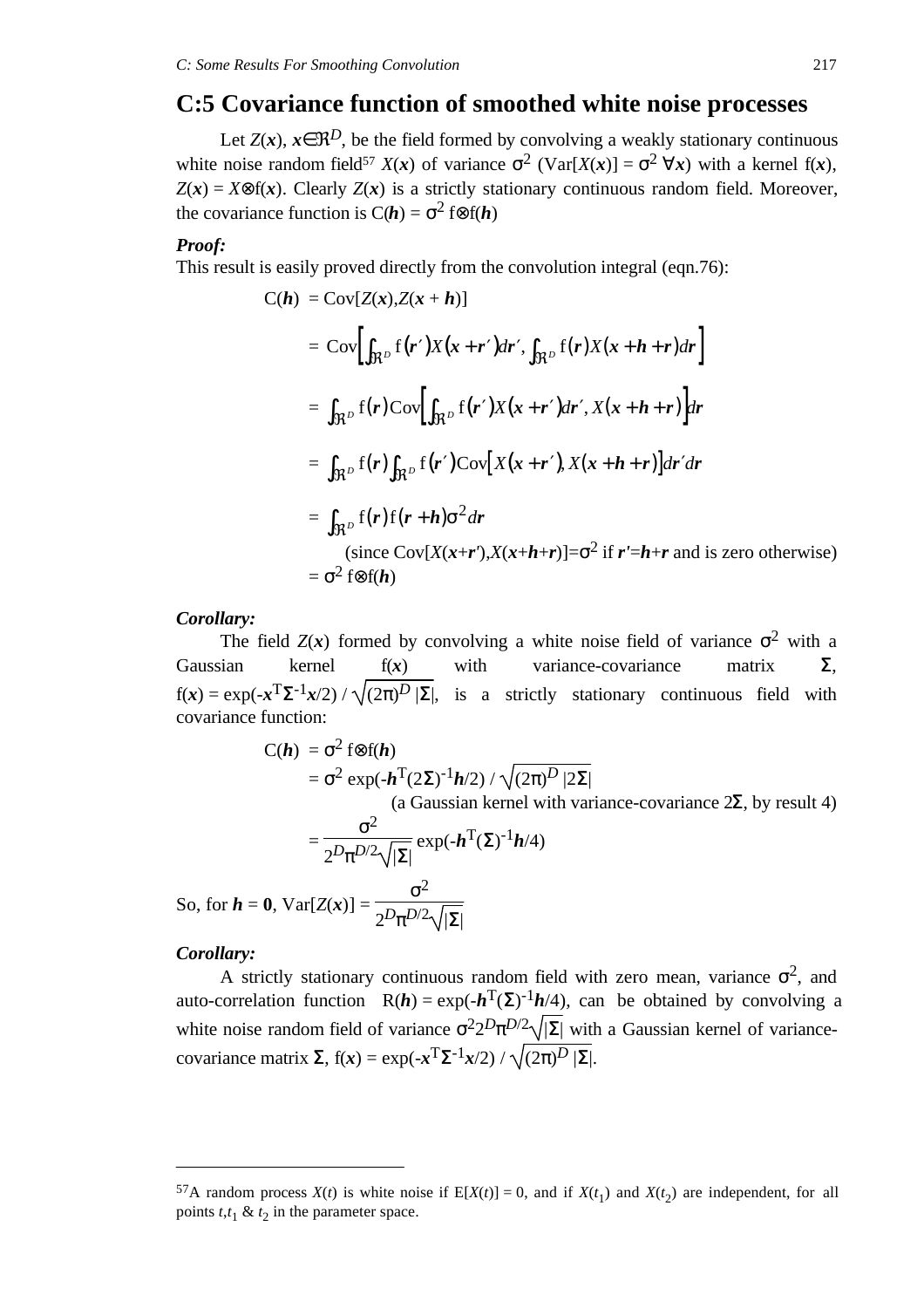### **C:6 Smoothness of smoothed Gaussian white noise fields**

The field obtained by convolving a continuous white noise Gaussian random field (defined on  $\mathfrak{R}^D$ ) with a kernel  $f(x)$ , is itself a strictly stationary continuous Gaussian random field with zero mean. If the variance of the white noise process is chosen such that the resulting field has unit variance, then Adler (1981) shows that the variancecovariance matrix of partial derivatives is:

$$
\Lambda = \frac{\int_{\Re^D} \frac{\partial f(x)}{\partial x} \frac{\partial f(x)}{\partial x^{\mathrm{T}}} dx}{\int_{\Re^D} f^2(x) dx}
$$

### **C:7 Smoothness of (Gaussian) smoothed Gaussian white noise**

The strictly stationary continuous standard Gaussian (zero mean, unit variance) random field formed by convolving a white noise Gaussian random field with a Gaussian kernel,  $f(x) = \exp(-x^T \Sigma^{-1} x/2) / \sqrt{(2\pi)^D |\Sigma|}$ , has variance-covariance matrix of partial derivatives  $\Lambda = \Sigma^{-1/2} = (2\Sigma)^{-1}$ . By result 5, the variance of the white noise field must be  $2^D \pi^{D/2} \sqrt{|\Sigma|}$  for the smoothed field to have unit variance.

### *Proof:*

This follows from the previous result by direct integration.

#### *Corollary:*

A strictly stationary continuous Gaussian random field with zero mean, unit variance, variance-covariance matrix of partial derivatives Λ, and Gaussian auto-correlation function can be obtained by convolving a white noise Gaussian random field of variance  $(2\pi)^{D/2}/\sqrt{|\Lambda|}$  with a Gaussian kernel with variance-covariance matrix  $\Sigma = (2\Lambda)^{-1}$ . This observation provides the framework for simulating Gaussian random fields.

### **C:8 Secondary smoothing**

Consider a strictly stationary continuous standard Gaussian (zero mean, unit variance) random field  $Y(x)$ ,  $x \in \mathbb{R}^D$ , with Gaussian auto-correlation function and variance-covariance matrix of partial derivatives  $\Lambda_Y$ . Let  $f(x)$  be a Gaussian kernel with variance-covariance matrix Σ. Let  $Z = c^{-1/2} \times Y \otimes f$ , where the constant *c* is chosen such that  $Var[Z(x)] = 1 \forall x$ . Then *Z* is also a strictly stationary standard Gaussian random field, with variance-covariance matrix of partial derivatives  $\Lambda_Z = (2\Sigma + \Lambda_Y^{-1})^{-1}$ . Furthermore,  $c = 1/\sqrt{2\mathbf{\Lambda}_Y\mathbf{\Sigma} + \mathbf{I}_D}$ .

If 
$$
\Sigma_Y = (2\Lambda_Y)^{-1}
$$
, then  $\Lambda_Z = (2\Sigma + 2\Sigma_Y)^{-1}$ ,  $c = \frac{\sqrt{|\Sigma_Y|}}{\sqrt{|\Sigma + \Sigma_Y|}}$ , and  $\Sigma_Z = (2\Lambda_Z)^{-1}$ 

$$
= \Sigma + \Sigma_Y
$$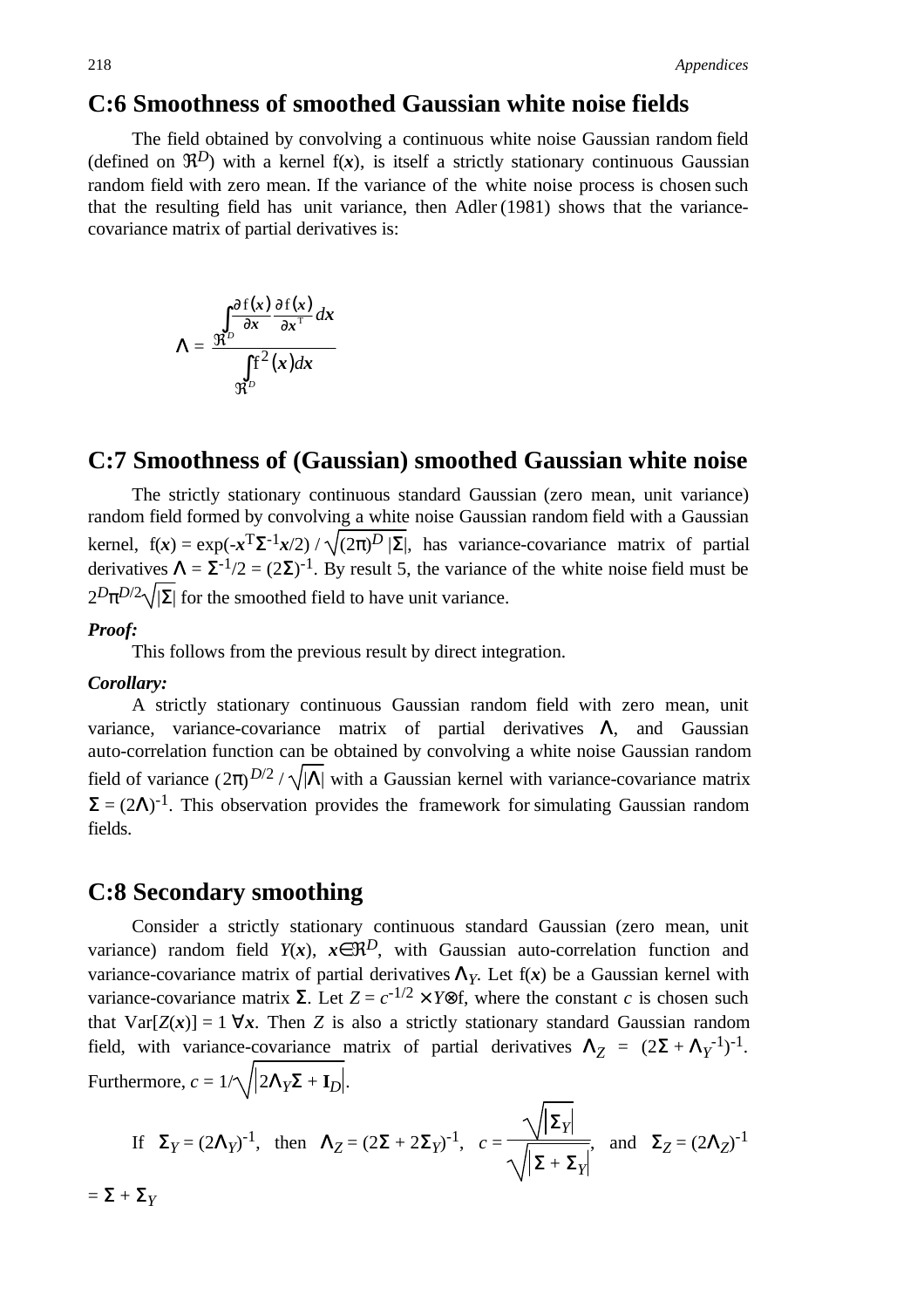#### *Proof:*

Since  $Y(x)$  can be generated by convolving a white noise Gaussian random field *X*(*x*), of variance  $(2\pi)^{D/2}/\sqrt{|\Lambda_y|}$ , with Gaussian kernel f<sub>*Y*</sub>(*x*) with variancecovariance matrix  $\Sigma_Y = (2\Lambda_Y)^{-1}$  (corollary to result 7). Result 4 then gives that  $\sqrt{c \times Z(x)}$  = *Y*⊗f is equivalent to a field obtained by convolving a white noise random field, of variance  $(2\pi)^{D/2}/\sqrt{|\Lambda_{\nu}|}$ , with a Gaussian kernel  $f_{\mathbf{Z}} = f_{\mathbf{Y}} \otimes f$ , with variance-covariance matrix  $\Sigma + \Sigma_Y$ . Then, by result 7,  $Z(x)$  has variance-covariance matrix of partial derivatives  $\Lambda_Z = (2\Sigma + 2\Sigma_Y)^{-1} = (2\Sigma + \Lambda_Y^{-1})^{-1}$ . It remains to identify the constants. Since *Z*(*x*) is of unit variance, √*c*×*Z*(*x*) has variance *c*, but, regarding √*c*×*Z*(*x*) as *X*⊗(f*Y*⊗ f), result 5 gives its variance as:

$$
c = \frac{\sqrt{|\Sigma_Y|}}{\sqrt{|\Sigma + \Sigma_Y|}} = \frac{\sqrt{|(2\Lambda_Y)^{-1}|}}{\sqrt{|\Sigma + (2\Lambda_Y)^{-1}|}} = \frac{1}{\sqrt{|2\Lambda_Y||\Sigma + (2\Lambda_Y)^{-1}|}} = \frac{1}{\sqrt{|2\Lambda_Y\Sigma + I_D|}}
$$

### **C:9 Effect of scaling on smoothness**

Let  $Z(x)$ ,  $x \in \mathbb{R}^D$ , be a strictly stationary continuous random field with variancecovariance matrix of partial derivatives  $\Lambda_Z$ . Then the field  $Y(x) = c \times Y(x)$ , for constant *c*, has variance-covariance matrix of partial derivatives  $\Lambda_Y = c^2 \Lambda_Z$ .

#### *Proof:*

Trivial. Using the definition of  $\Lambda_Z$ , and the chain rule for differentiation...

$$
\Lambda = \begin{pmatrix} \text{var}[\frac{\partial Y}{\partial x_1}] & \text{cov}[\frac{\partial Y}{\partial x_1}, \frac{\partial Y}{\partial x_2}] & \cdots \\ \text{cov}[\frac{\partial Y}{\partial x_1}, \frac{\partial Y}{\partial x_2}] & \text{var}[\frac{\partial Y}{\partial x_2}] & \cdots \\ \vdots & \vdots & \ddots \end{pmatrix} \text{Where } \mathbf{x} = (x_1, x_2, \dots).
$$
\n
$$
\begin{pmatrix} \text{var}[\frac{\partial Y}{\partial x} \frac{\partial X}{\partial x_1}] & \text{cov}[\frac{\partial Y}{\partial x} \frac{\partial X}{\partial x_1}, \frac{\partial Y}{\partial x_1} \frac{\partial X}{\partial x_2}] & \cdots \end{pmatrix}
$$

$$
= \left[ \text{cov}\left[\frac{\partial Y}{\partial x} \frac{\partial X}{\partial x_1}, \frac{\partial Y}{\partial x} \frac{\partial X}{\partial x_2}\right] \left.\begin{array}{c}\n\text{cov}\left[\frac{\partial Y}{\partial x} \frac{\partial X}{\partial x_1}, \frac{\partial Y}{\partial x_2}\right] & \cdots \\
\text{var}\left[\frac{\partial Y}{\partial x} \frac{\partial X}{\partial x_2}\right] & \cdots \\
\vdots & \ddots\n\end{array}\right] \dots
$$

$$
= \left(\begin{array}{cc} \nabla \text{var}\left[\begin{matrix} \frac{\partial x}{\partial x_1} \end{matrix}\right] & \text{cov}\left[\begin{matrix} \frac{\partial x}{\partial x_1}, \frac{\partial x}{\partial x_2} \end{matrix}\right] & \cdots \\ \nabla \text{cov}\left[\begin{matrix} \frac{\partial x}{\partial x_1}, \frac{\partial x}{\partial x_2} \end{matrix}\right] & \text{var}\left[\begin{matrix} \frac{\partial x}{\partial x_1} \end{matrix}\right] & \cdots \\ \nabla \text{var}\left[\begin{matrix} \frac{\partial x}{\partial x_2} \end{matrix}\right] & \cdots \\ \nabla \text{var}\left[\begin{matrix} \frac{\partial x}{\partial x_2} \end{matrix}\right] & \cdots \n\end{array}\right] = c^2 \Lambda
$$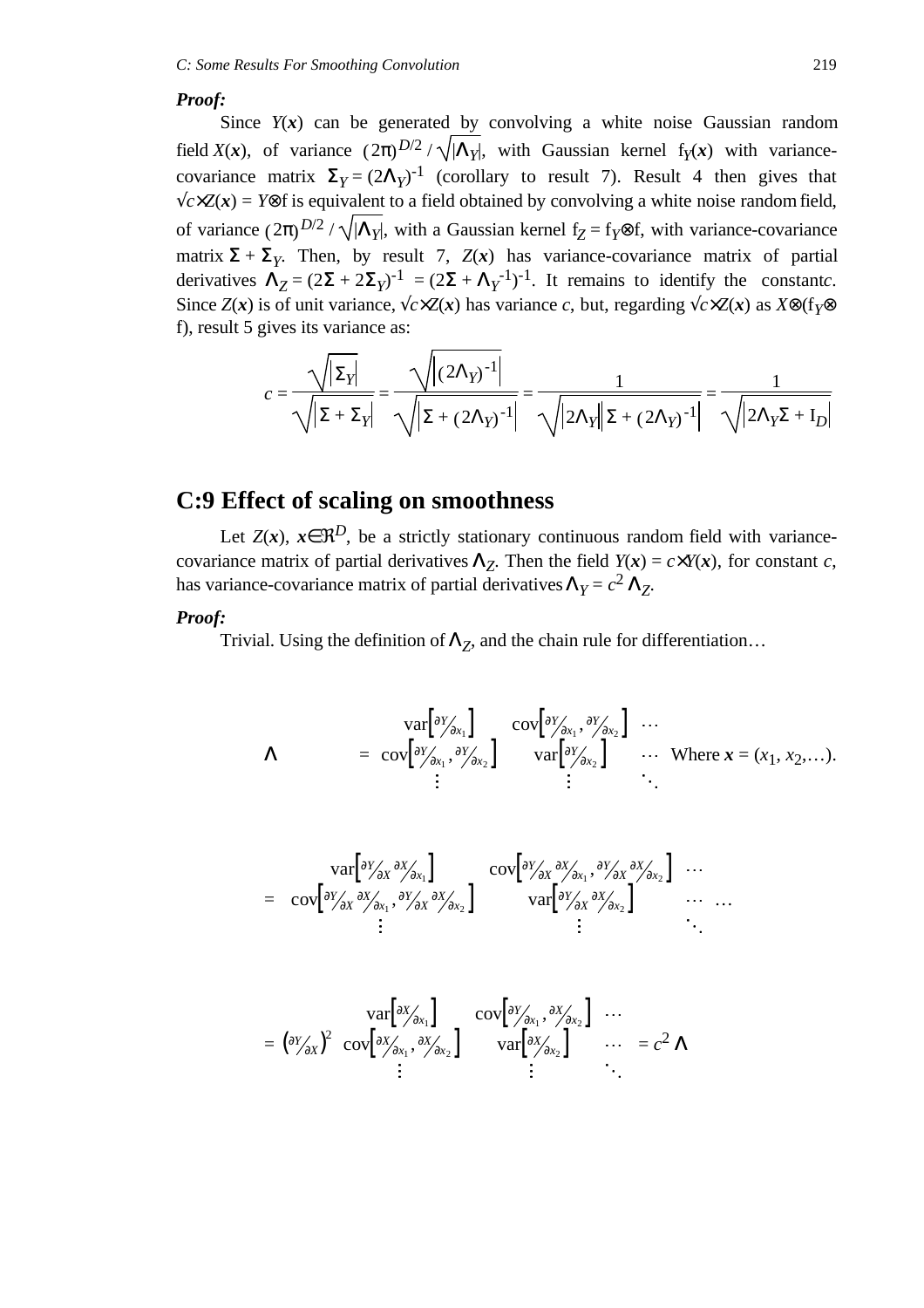# **D: Expected Euler Characteristics**

# **D:1 The** χ**2-field**

The expected Euler characteristic  $\gamma(A_u(U, \Psi))$  of the excursion set  $A_u(U, \Psi)$  of a homogeneous (strictly stationary) Chi-squared random field  $U(x)$  with *n* degrees of freedom, defined on  $x \in \Psi$ , a compact, convex subset of  $\mathcal{R}^D$  (with boundary of zero Lebesgue measure), for a threshold *u* is, for  $D \ge 2$  and under mild conditions on the component fields:

$$
E[\chi(A_{\mu}(U,\Psi))] = \frac{\lambda(\Psi)|\Lambda|^{1/2}u^{\frac{n-D}{2}}\exp(-\frac{u}{2})}{(2\pi)^{\frac{D}{2}}2^{\frac{n-1}{2}}\Gamma(\frac{n}{2})}P_{D,n}(u)
$$

where  $P_{D,n}(u)$  is a polynomial of degree  $D-1$  in  $u$  with integer coefficients:

$$
\mathbf{P}_{D,n}(u) = \sum_{j=0}^{\frac{D-1}{2}} \sum_{k=0}^{D-1-2j} {n-1 \choose D-1-2j-k} \frac{(-1)^{D-1+j+k}(D-1)!}{2^j j! k!} u^{j+k}
$$

Terms with factorials of negatives in the denominator are taken as zero. (Worsley, 1994, Theorem 3.5)

### **D:2 The** *F***-field**

For  $F(x)$  an *F*-field with *n,m* degrees of freedom, the expected Euler characteristic of the excursion set (over  $\Psi$ , a compact, convex subset of  $\mathfrak{R}^D$ , with boundary of zero Lebesgue measure) above a threshold *u* is, for  $m + n > D \ge 2$ :

$$
E[\chi(A_u(F,\Psi))] = \frac{\lambda(\Psi)|\Lambda|^{1/2}\Gamma(\frac{1}{2}(m+n-D))}{(2\pi)^{1/2}2^{\frac{D-2}{2}}\Gamma(\frac{m}{2})\Gamma(\frac{n}{2})}\left(\frac{nu}{m}\right)^{\frac{n-D}{2}}\left(1+\frac{nu}{m}\right)^{-\frac{m+n-2}{2}}K_{D,m,n}(u)
$$

where  $K_{D,m,n}(u)$  is a polynomial of degree  $D-1$  in  $nu/m$  with integer coefficients:

$$
\begin{aligned} \n\mathbf{K}_{D,m,n}(u) &= (-1)^{D-1}(D-1)! \sum_{j=0}^{D-1} \frac{\Gamma\left(\frac{1}{2}(m+n+D)+j\right)}{\Gamma\left(\frac{1}{2}(m+n-D)\right)j!} \\ \n&\times \sum_{k=0}^{D-1-2j} \binom{m-1}{k} \binom{n-1}{D-1-2j-k} (-1)^{j+k} \left(\frac{nu}{m}\right)^{j+k} \n\end{aligned}
$$

(Worsley, 1994, Theorem 4.6)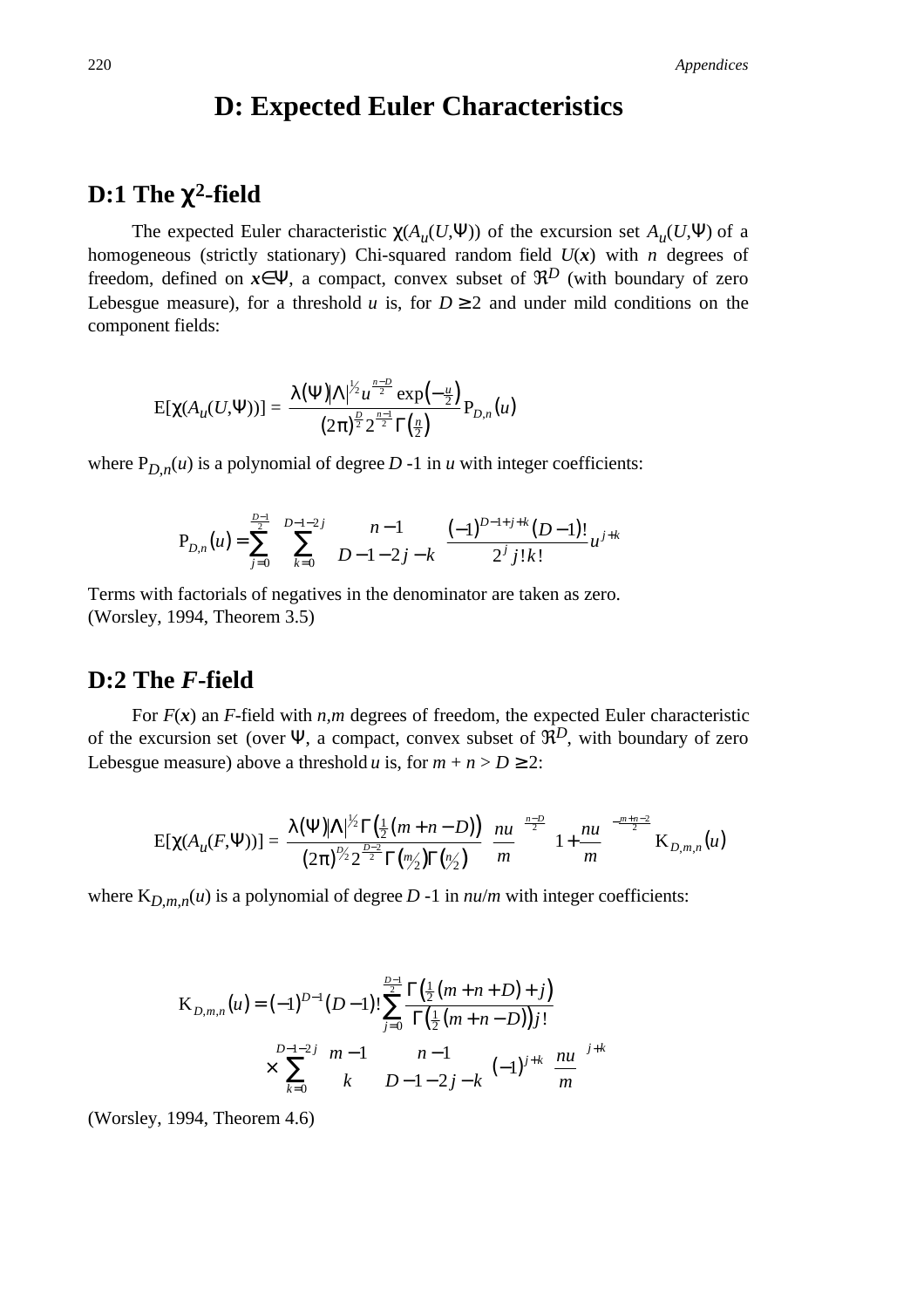### **D:3 The** *t***-field**

For  $T(x)$  a *t*-field with *n* degrees of freedom, the expected Euler characteristic of the excursion set (over  $\Psi$ , a compact, convex subset of  $\mathcal{R}^D$ , with boundary of zero Lebesgue measure) above a threshold *u* is, for  $n \ge D \ge 2$ :

$$
E[\chi(A_u(T,\Psi))] = \frac{\lambda(\Psi)|\Lambda|^{1/2}}{(2\pi)^{\frac{D+1}{2}}} \left(1 + \frac{u^2}{n}\right)^{-\frac{n-1}{2}} Q_{D,n}(u)
$$

where  $Q_{D,n}(u)$  is a polynomial of degree  $D-1$  in  $u$ :

$$
Q_{D,n}(u) = \sum_{j=0}^{\frac{D-1}{2}} \frac{(-1)^j (D-1)!}{2^j j! (D-1-2j)!} \frac{\Gamma(\frac{1}{2}(n+1))}{\Gamma(\frac{1}{2}(n+2-D+2j))(\frac{1}{2}n)^{\frac{D-1-2j}{2}}} u^{D-1-2j}
$$

(Worsley, 1994, Theorem 5.3)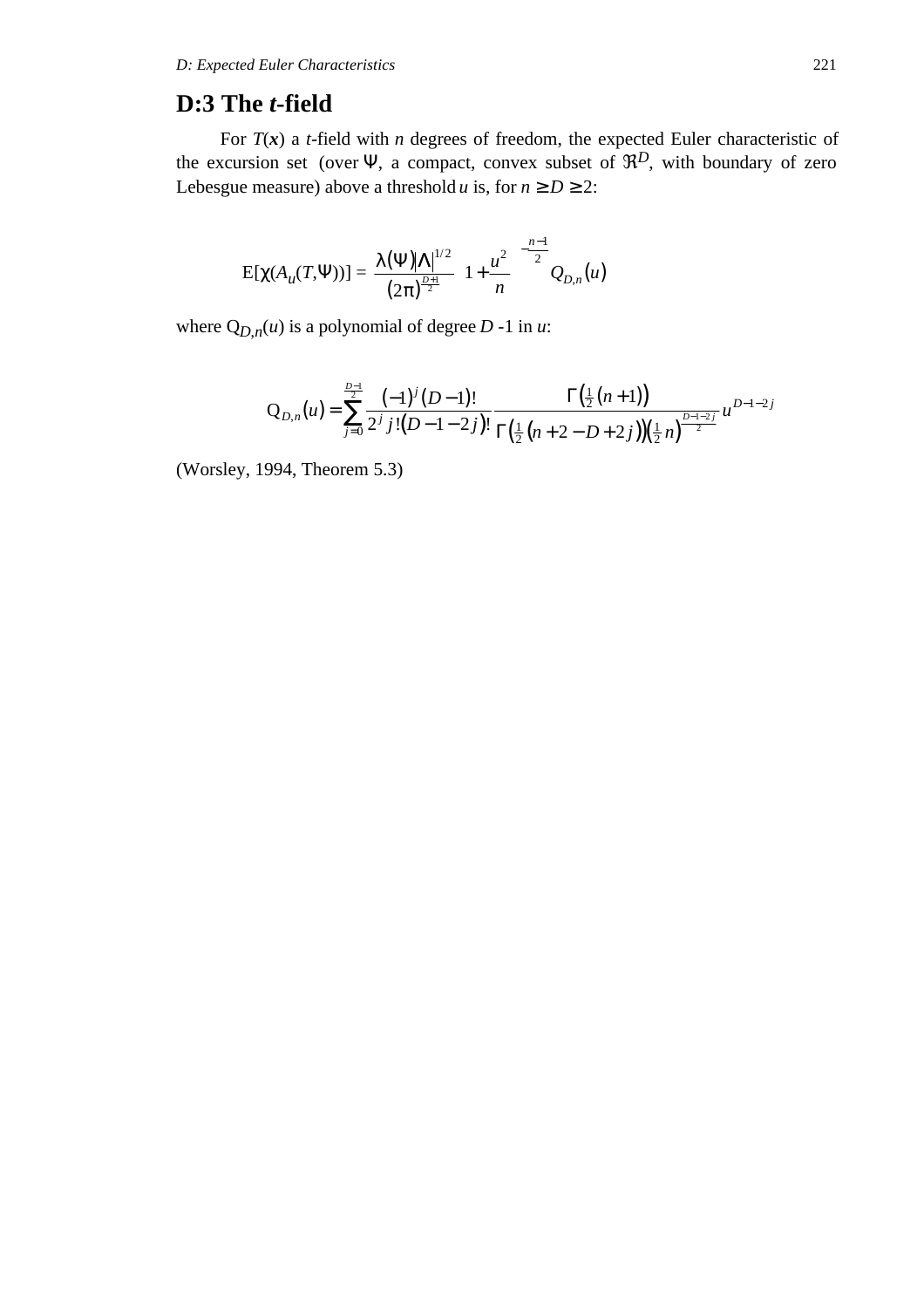# **E: "Transform" Functions**

Suppose *t* is drawn from a distribution with Cumulative Distribution Function  $F(x)$ , then an equivalent standard Gaussian variate  $z$  is one with equal extremum probability:

$$
\Phi(z) = F(t) \iff z = \Phi^{-1}(F(t))
$$

(The distribution function method for functions of random variables.) Since the normal distribution is continuous,  $\Phi(z)$  is strictly monotonic increasing. Thus  $\Phi^{-1}$  exists and a unique *z* is specified.  $\Phi^{-1}(F(\bullet))$  is thus a function "transforming" a random variable from one distribution to a standard Gaussian distribution, and has become known (in PET) as a *transform function*.

#### *Transform function for Students' t-distribution*

The computing environments used by most PET centres to analyse images do not have built in statistical distribution functions (PDFs, CDFs, inverse CDFs), so they must be explicitly coded. Since the evaluation of these functions is becoming a lost art in these days of comprehensive tables and sophisticated statistics packages, we review the computations for Students *t*-distribution.

For the *t*-distribution with *df* degrees of freedom, the Cumulative Distribution Function  $F_T(\bullet)$  can be expressed in terms of the incomplete Beta function,  $I_r(a,b)$ , as follows:

$$
F_T(t) = \frac{1}{\sqrt{df} \beta \left(\frac{df}{2}, \frac{1}{2}\right)} \int_{-\infty}^{t} \left(1 + \frac{u^2}{dx}\right)^{-\frac{df+1}{2}} = \begin{cases} 1 - \frac{1}{2} \times I_{\frac{df}{df+t^2}}\left(\frac{df}{2}, \frac{1}{2}\right) & t \ge 0\\ \frac{1}{2} \times I_{\frac{df}{df+t^2}}\left(\frac{df}{2}, \frac{1}{2}\right) & t \le 0 \end{cases}
$$

Here  $\beta(a,b)$  is Beta function:

$$
\beta(a,b) = \frac{\Gamma(a)\,\Gamma(b)}{\Gamma(a+b)} = \int_0^1 u^{a-1} (1-u)^{b-1} \, \mathrm{d}u \qquad a, b > 0
$$

and the incomplete Beta function is:

$$
I_x(a,b) = \frac{\beta_x(a,b)}{\beta(a,b)} = \frac{1}{\beta(a,b)} \int_0^x u^{a-1} (1-u)^{b-1} du
$$
 *a,b > 0*

As is well known, the CDF of the normal distribution is related to the error function:

$$
\Phi(x) = \frac{1}{2} + \frac{1}{2} \operatorname{erf}\left(\frac{x}{\sqrt{2}}\right) \quad \operatorname{erf}(x) = \frac{2}{\sqrt{\pi}} \int_0^x e^{-u^2} du
$$
\n
$$
\Leftrightarrow \quad \Phi^{-1}(p) = \sqrt{2} \text{ erf}^{-1}(2p - 1) \qquad 0 \le p \le 1
$$

The incomplete Beta function and the inverse of the error function are supplied in many engineering and imaging packages. Alternatively, various published solutions for their approximation exist. Thus the "transform" function for Students *t*-distribution can be painlessly coded. See "Numerical Recipes" (Presset. al.) for algorithms and relationships for other distributions.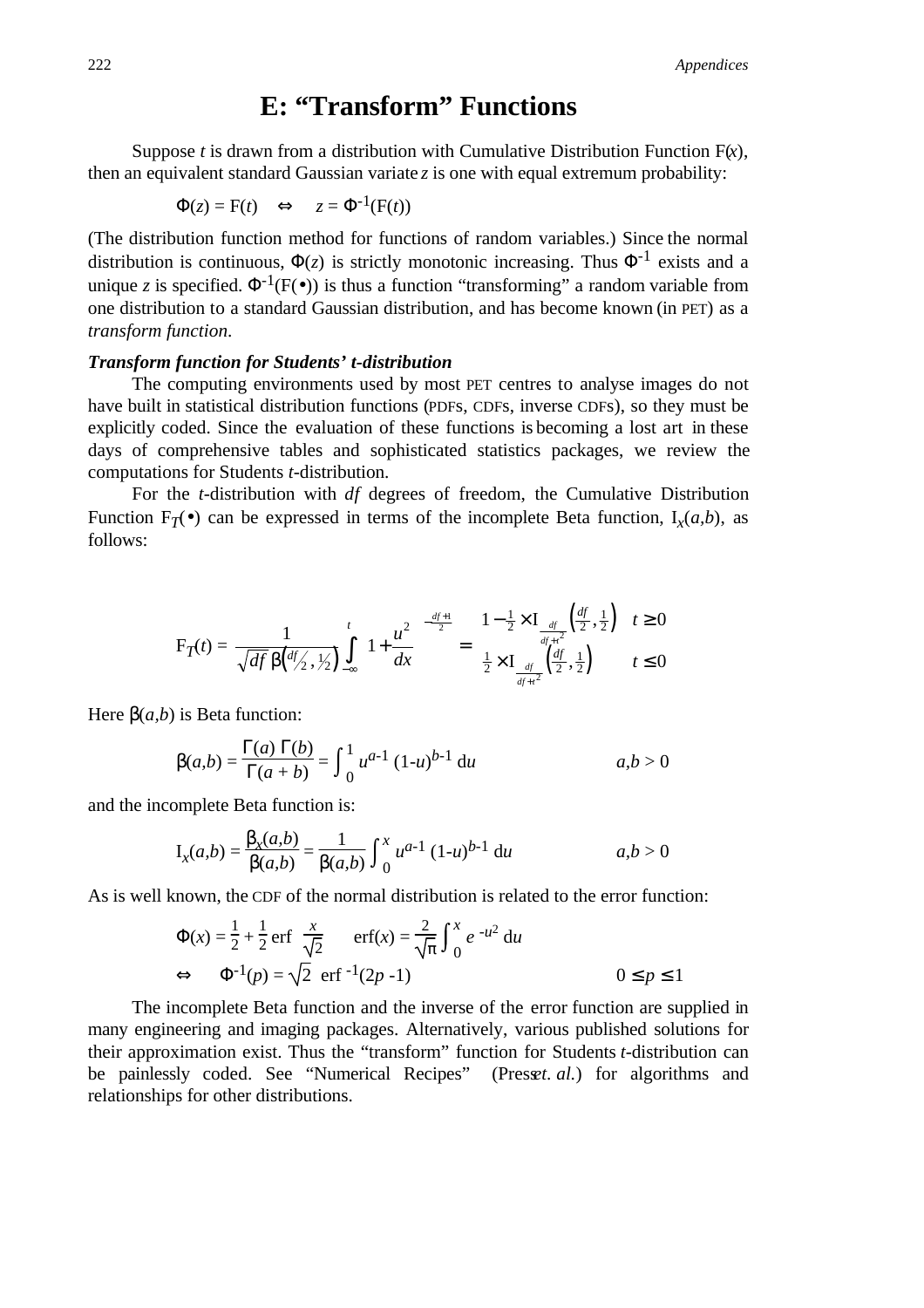# **F: Ordering Theorem**

### *Theorem*

Consider two sets of real numbers:  $X = \{x_i\}_{i=1}^n$ ,  $Y = \{y_j\}_{j=1}^n$ , such that  $x_i \leq y_i \quad \forall$  $i = 1, \ldots, n$ . Order *X* and *Y* from largest to smallest, with ties broken arbitrarily, giving ordered sets  $X = \{x_{(i)}\}_{i=1}^n$ ,  $Y = \{y_{(i)}\}_{i=1}^n$ , where  $x_{(i)} \ge x_{(j)} \& y_{(i)} \ge y_{(j)} \forall 1 \le i \le j \le n$ .

Then,  $x_{(i)} \le y_{(i)} \ \forall \ i = 1, ..., n$ .

### *Proof:*

Suppose  $x_{(k)} = x_{i_k}, y_{(k)} = y_{j_k}$ 

and  $S_{X,k} = \{i_l : l = 1,...,k\}$ , the *k* largest  $x_i$ , and  $S_{Y,k} = \{j_l : l = 1, ..., k\}$ , the *k* largest *y<sub>j</sub>*.

 $k = 1$ 

| $y_{(1)} = y_{j_1}$ | $\geq y_{i_{1}}$ | by definition of maximum |
|---------------------|------------------|--------------------------|
|                     | $\geq x_{i}$     | by hypothesis            |
|                     | $= x_{(1)}$      | by definition of $x_i$   |

 $k > 1$ 

| If $i_k \notin S_{Y,k-1}$ then $y_{(k)} \ge y_{j_k}$ |              | $(i_k \notin S_{Y,k-1} \Rightarrow y_{i_k} \text{ not in } k-1 \text{ largest } y)$ |
|------------------------------------------------------|--------------|-------------------------------------------------------------------------------------|
|                                                      | $\geq x_{i}$ | by hypothesis                                                                       |
|                                                      | $=x_{(k)}$   | by definition of $x_i$                                                              |

otherwise,  $i_k$  ∈  $S_{Y,k-1}$ , and  $\exists$  *i'* such that  $i'$  ∈  $S_{X,k-1}$  but  $i'$  ∉  $S_{Y,k-1}$  †

| then $y_{(k)}$ | $\geq y_{i'}$  | because $i' \notin S_{Y,k-1}$ |
|----------------|----------------|-------------------------------|
|                | $\geq x_{i'}$  | by hypothesis                 |
|                | $\geq x_{(k)}$ | because $i' \in S_{X,k-1}$    |

 $\uparrow$  S<sub>X,k-1</sub> has k-1 members, but  $i_k$  is not one of them, by definition. However,  $S_{Y,k-1}$  has *k*-1 members, one of which is  $i_k$ . Therefore  $S_{X,k-1}$  must contain an element not contained in  $S_{Y,k-1}$ .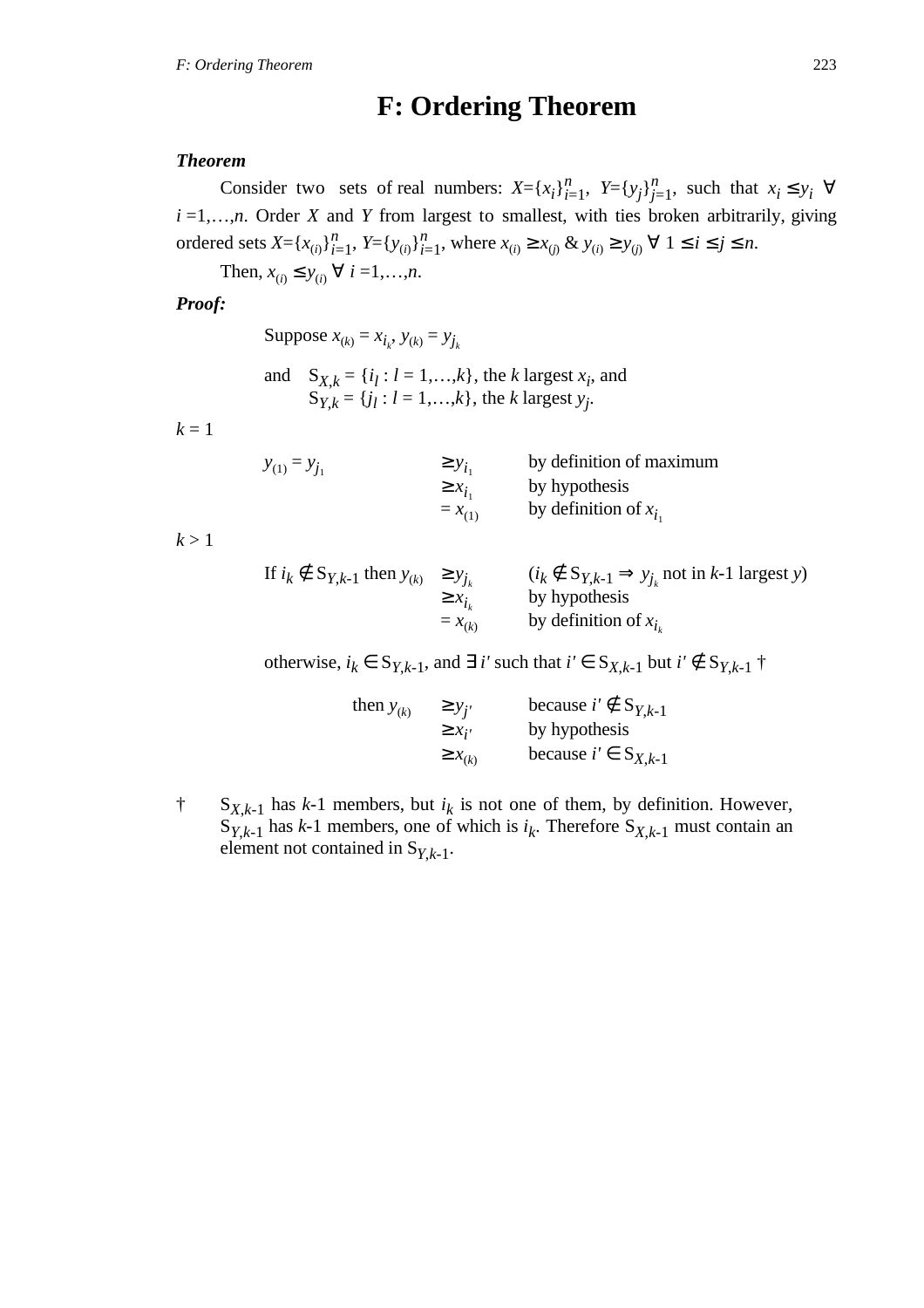224 *Appendices*

# **G: Smoothness of** *t***-Fields**

Let  $X_1(x),...,X_n(x)$   $x \in \Psi \subset \mathbb{R}^D$  be independent, identically distributed, strictly stationary Gaussian random fields with zero mean and variance  $\sigma^2$ . Suppose that the variance-covariance matrix of partial derivatives of the field is  $\Lambda$ .

Consider the *t*-field  $T(x)$  with *n*-1 degrees of freedom formed as the one-sample *t*-statistic of  $\{X_1(\mathbf{x}),...,X_n(\mathbf{x})\}$  at each point  $\mathbf{x} \in \Psi$ :

$$
T(\mathbf{x}) = \frac{M(\mathbf{x})}{S(\mathbf{x}) / \sqrt{n}}
$$
  
where  $M(\mathbf{x}) = \frac{1}{n} \sum_{i=1}^{n} X_i(\mathbf{x})$   
and  $S(\mathbf{x})^2 = \frac{1}{n-1} \sum_{i=1}^{n} (X_i(\mathbf{x}) - M(\mathbf{x}))^2$ 

Let  $\Lambda$ <sub>*T*</sub> be the variance-covariance matrix of partial derivatives of the *t*-field. This can be related to  $\Lambda$  using a simplification of the argument used in the appendix of Worsley *et al*. (1992). (With thanks to Dr. Worsley for pointing this out.) The argument is as follows:

Since  $X_1(x),...,X_n(x)$  and their partial derivatives are all independent Gaussian random variables with zero expectations (Adler, 1981, p.31), conditioning on  $X_1(x),...,X_n(x)$ , we have

$$
\Lambda_T = \text{Var}\left(\frac{\partial T}{\partial x}\right) = \text{Var}\left(\sum_{i=1}^n \left(\frac{\partial T}{\partial x_i}\right)\left(\frac{\partial x_i}{\partial x}\right)\right)
$$

$$
= E\left[\sum_{i=1}^n \left(\frac{\partial T}{\partial x_i}\right)^2 \text{Var}\left(\frac{\partial x_i}{\partial x}\right)\right]
$$

$$
= E\left[\sum_{i=1}^n \left(\frac{\partial T}{\partial x_i}\right)^2\right] \Lambda \sigma^2
$$

From the definition of  $T(x)$  we have

$$
\frac{\partial T}{\partial X_i} = \frac{\partial}{\partial X_i} \frac{M}{S/n^{1/2}} = \frac{1}{n^{1/2} S} - \frac{n^{1/2} M(X_i - M)}{(n-1) S^3}
$$

and so

$$
\sum_{i=1}^{n} \left( \frac{\partial T}{\partial X_i} \right) = \frac{1}{S^2} + \frac{nM^2}{(n-1) S^4}
$$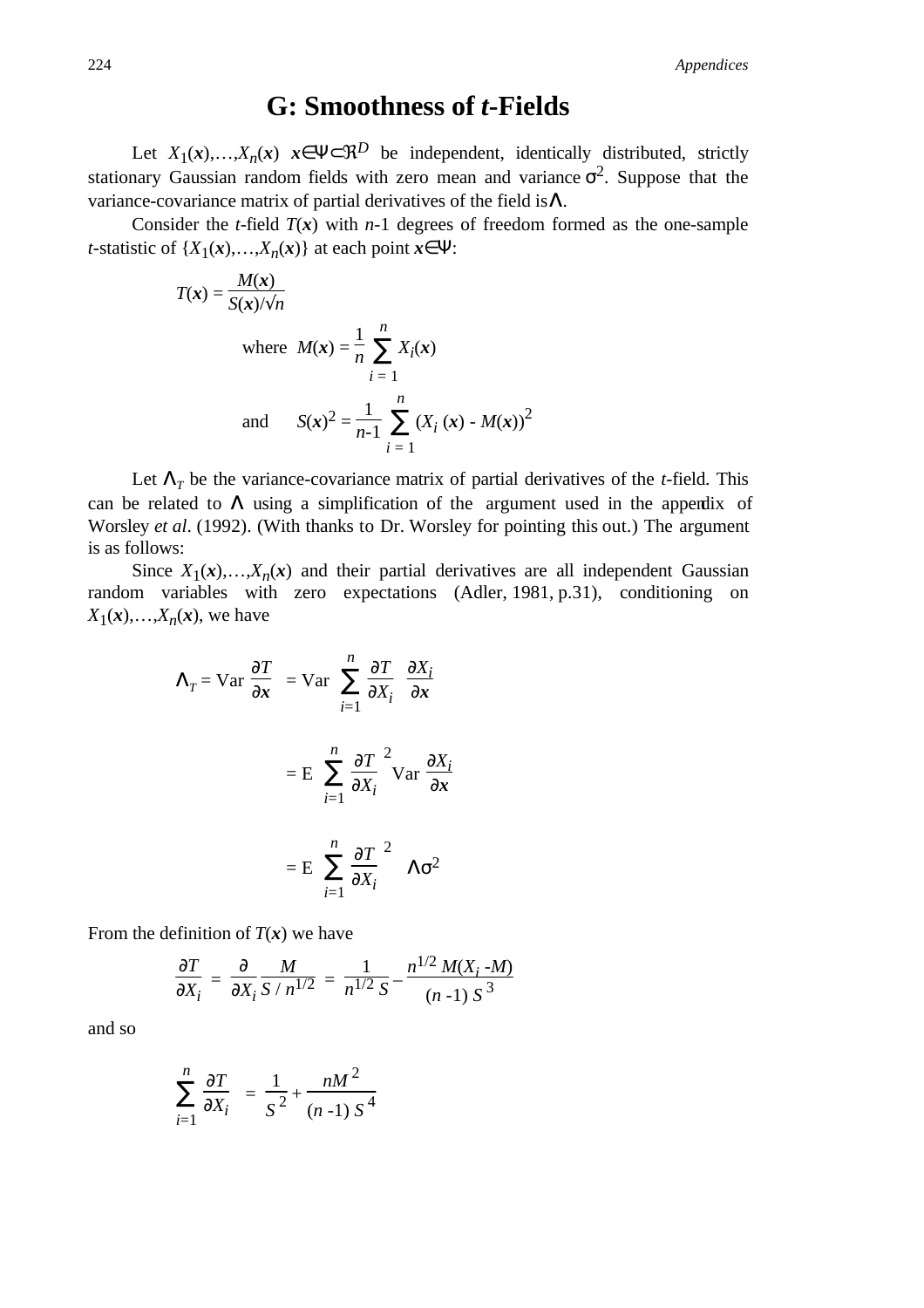Hence

$$
\Lambda_T = E \left[ \frac{1}{S^2} + \frac{nM^2}{(n-1) S^4} \right] \Lambda \sigma^2
$$
  
=  $\lambda_n \Lambda$  say.

This can be further simplified using the fact that  $U = [nM^2 + (n-1)S^2]/\sigma^2$  has a  $\chi^2$ distribution with *n* degrees of freedom, independent of *T*, and that  $E[1/U^2] = 1/(n-2)$ , giving

$$
\lambda_n = \mathbf{E} \left[ \frac{(T^2 + n - 1)^2}{(n - 1)(n - 2)} \right]
$$

Integrating over the density of *T* gives:

$$
\lambda_n = \int_{-\infty}^{+\infty} \frac{(t^2 + n - 1)^2}{(n - 1)(n - 2)} f_T(t) dt = 2 \int_{0}^{+\infty} \frac{(t^2 + n - 1)^2}{(n - 1)(n - 2)} f_T(t) dt
$$

where  $f_T(\bullet)$  is the PDF of a Student's *t*-distribution with *n*-1 degrees of freedom. The integral is finite only for *n*≥4 (*df* ≥3).

Values of  $\lambda_n$  for  $n = 4,...,199$  are given to 4dp in the following table, computed using an adaptive recursive Newton-Cotes eight panel rule. Note that  $\lambda_n$  tends to 1 from above as *n* tends to infinity.

| $\lambda_n$    | $+0$   | $+1$     | $+2$     | $+3$     | $+4$    | $+5$   | $+6$   | $+7$   | $+8$   | $+9$   |
|----------------|--------|----------|----------|----------|---------|--------|--------|--------|--------|--------|
| $\overline{0}$ |        | $\infty$ | $\infty$ | $\infty$ | 20.9819 | 4.3698 | 2.6638 | 2.0859 | 1.8015 | 1.6342 |
| 10             | 1.5243 | 1.4467   | 1.3891   | 1.3446   | 1.3092  | 1.2804 | 1.2565 | 1.2363 | 1.2191 | 1.2042 |
| 20             | 1.1912 | 1.1798   | 1.1696   | 1.1605   | 1.1524  | 1.1450 | 1.1383 | 1.1323 | 1.1267 | 1.1215 |
| 30             | 1.1168 | 1.1124   | 1.1083   | 1.1045   | 1.1010  | 1.0977 | 1.0946 | 1.0918 | 1.0890 | 1.0865 |
| 40             | 1.0840 | 1.0818   | 1.0796   | 1.0775   | 1.0756  | 1.0737 | 1.0720 | 1.0703 | 1.0687 | 1.0671 |
| 50             | 1.0657 | 1.0643   | 1.0629   | 1.0616   | 1.0604  | 1.0592 | 1.0580 | 1.0569 | 1.0559 | 1.0549 |
| 60             | 1.0539 | 1.0529   | 1.0520   | 1.0511   | 1.0503  | 1.0494 | 1.0486 | 1.0479 | 1.0471 | 1.0464 |
| 70             | 1.0457 | 1.0450   | 1.0443   | 1.0437   | 1.0431  | 1.0424 | 1.0419 | 1.0413 | 1.0407 | 1.0402 |
| 80             | 1.0396 | 1.0391   | 1.0386   | 1.0381   | 1.0376  | 1.0372 | 1.0367 | 1.0363 | 1.0358 | 1.0354 |
| 90             | 1.0350 | 1.0346   | 1.0342   | 1.0338   | 1.0335  | 1.0331 | 1.0327 | 1.0324 | 1.0320 | 1.0317 |
| 100            | 1.0314 | 1.0310   | 1.0307   | 1.0304   | 1.0301  | 1.0298 | 1.0295 | 1.0292 | 1.0289 | 1.0287 |
| 110            | 1.0284 | 1.0281   | 1.0279   | 1.0276   | 1.0274  | 1.0271 | 1.0269 | 1.0266 | 1.0264 | 1.0262 |
| 120            | 1.0259 | 1.0257   | 1.0255   | 1.0253   | 1.0251  | 1.0249 | 1.0247 | 1.0245 | 1.0243 | 1.0241 |
| 130            | 1.0239 | 1.0237   | 1.0235   | 1.0233   | 1.0231  | 1.0230 | 1.0228 | 1.0226 | 1.0224 | 1.0223 |
| 140            | 1.0221 | 1.0219   | 1.0218   | 1.0216   | 1.0215  | 1.0213 | 1.0212 | 1.0210 | 1.0209 | 1.0207 |
| 150            | 1.0206 | 1.0205   | 1.0203   | 1.0202   | 1.0200  | 1.0199 | 1.0198 | 1.0196 | 1.0195 | 1.0194 |
| 160            | 1.0193 | 1.0191   | 1.0190   | 1.0189   | 1.0188  | 1.0187 | 1.0186 | 1.0184 | 1.0183 | 1.0182 |
| 170            | 1.0181 | 1.0180   | 1.0179   | 1.0178   | 1.0177  | 1.0176 | 1.0175 | 1.0174 | 1.0173 | 1.0172 |
| 180            | 1.0171 | 1.0170   | 1.0169   | 1.0168   | 1.0167  | 1.0166 | 1.0165 | 1.0164 | 1.0163 | 1.0162 |
| 190            | 1.0162 | 1.0161   | 1.0160   | 1.0159   | 1.0158  | 1.0157 | 1.0157 | 1.0156 | 1.0155 | 1.0154 |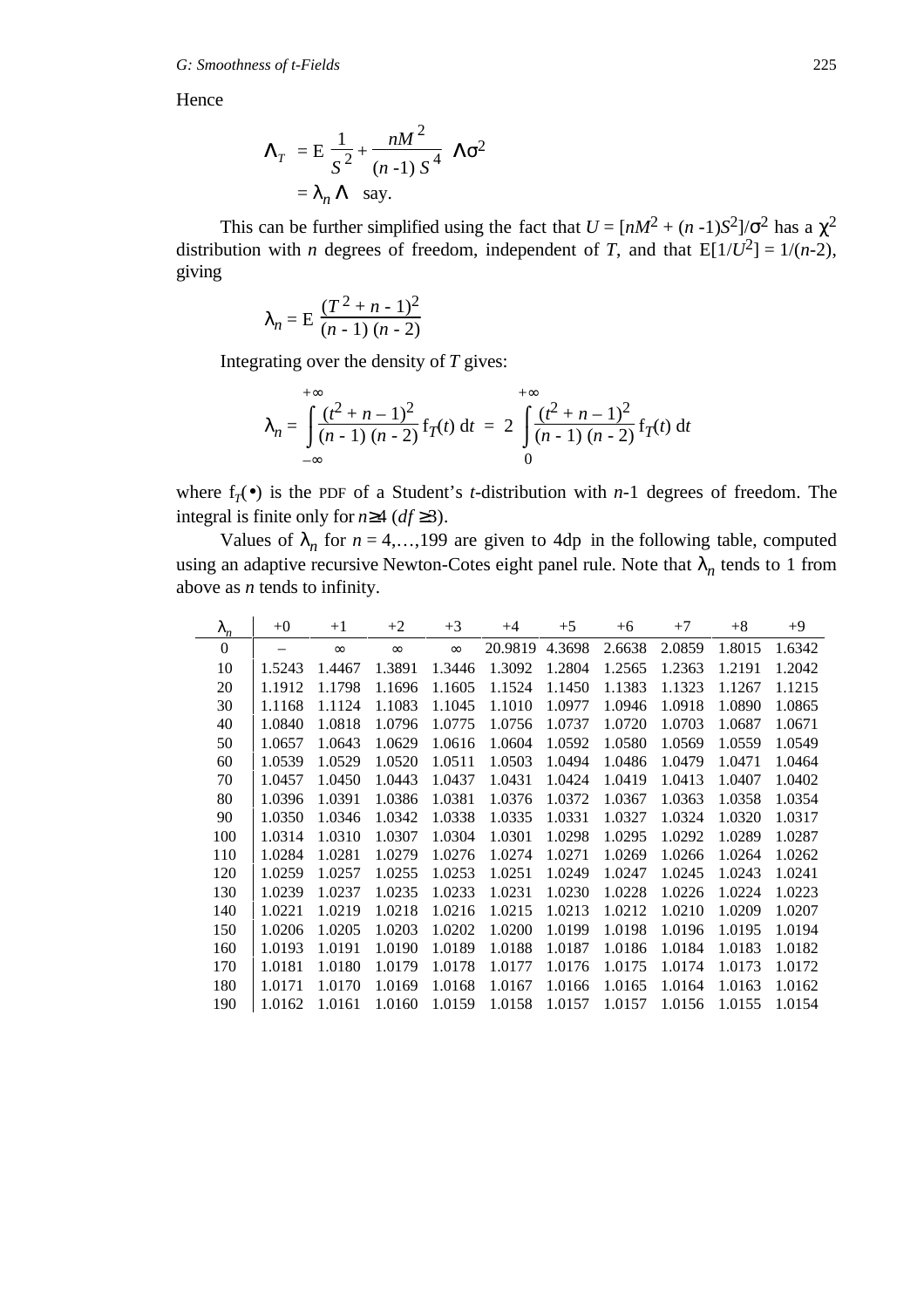226 *Appendices*

# **H: Poline's Bivariate Approach**

Poline & Mazoyer (1994a) address the problem of intense focal activations being missed by suprathreshold cluster size tests with low thresholds, by including the mean voxel value of the suprathreshold cluster into the testing procedure.

#### *Methodology*

The bivariate parameter space  $P = \mathbb{Z}^+ \times \mathbb{R}^+ = \{ \{0,1,...\} \times [0,\infty) \}$  for the size (in voxels) and magnitude of a suprathreshold cluster is partitioned into rejection and acceptance regions by an "iso-cumulative" curve. Let  $C(s,m)$  be the number of clusters with size  $> s$  and mean voxel value  $> m$  in an single statistic image, with expected value E[C(*s,m*)]. Let Pinf(*s*,*m*) = {(*s*',*m*')∈P: E[C(*s*',*m*')] ≤ E[C(*s*,*m*)]} ⊆ P for (*s*,*m*)∈P. The boundary of this region  $\{(s', m') \in P: E[C(s', m')] = E[C(s, m)]\}$  is an *iso-cumulative* curve, so called since for each point (*s*',*m*') on the curve, the expected number of clusters with size > *s*' and mean voxel value >  $m'$  is constant. Let I(*s*,*m*) be the number of suprathreshold clusters in an image with attributes  $(s', m') \in P_{inf}(s, m)$ . The rejection region for a level  $\alpha$  test is then  $P_{inf}(s_{\alpha}, m_{\alpha})$ , where  $(s_{\alpha}, m_{\alpha})$  are chosen such that Pr( I( $s_{\alpha}, m_{\alpha}$ ) ≥ 1) =  $\alpha$  under H<sub>w</sub>. The rejection region is unique, although ( $s_{\alpha}, m_{\alpha}$ ) are not.

Considering the testing of a suprathreshold cluster with attributes  $\zeta$ ,*m*), if  $Pr(I(s,m) \ge 1) \le \alpha$  then  $P_{inf}(s,m) \subseteq P_{inf}(s_{\alpha},m_{\alpha})$ , since the iso-cumulative curves do not cross. Since  $(s,m) \in P_{inf}(s,m)$ ,  $(s,m)$  is in the rejection region and the omnibus null hypothesis for the suprathreshold cluster of voxels is rejected.

Since direct estimation of the rejection region from simulated statistic images is difficult, Poline & Mazoyer (1994) assumed a Poisson distribution for I(*s*,*m*), suggested by the law of rare events. Then,  $Pr(I(s,m) \ge 1) = 1-e^{-E[I(s,m)]}$ , and only  $E[I(s,m)]$  needs to be estimated to apply the test.

It remains to estimate  $E[I(s,m)]$ . For a given image, an empirical iso-cumulative curve can be computed as the boundary of  $\hat{P}_{\text{inf}}(s,m) = \{(s',m') \in P: C(s',m') \le C(s,m)\}\)$ , a step function, passing through  $(s,m)$ . This gives an estimate,  $\hat{1}(s,m)$ , of I $(s,m)$  as the number of objects in image with attributes  $(s', m') \in \hat{P}_{inf}(s, m)$ . Computing the mean of  $\hat{I}(s,m)$  over many simulated images gives an estimate of E[I(*s*,*m*)].

#### *Comments*

The description given above differs slightly to that of Poline & Mazoyer (1994a), which was not as rigorous in its definition of the iso-cumulative curves. A summary of the approach appears in Poline & Mazoyer (1994b).

A simpler approach would be to approximate the iso-cumulative curves with some function f, as  $f(s,m) = c$ . The function f then constitutes a statistic describing a suprathreshold portion of the statistic image. The null distribution of  $f_{\text{max}}$ , the largest f-value for clusters in a single image is then easily simulated, and the appropriate quantile for a level  $\alpha$  test based on the f-values of clusters estimated. This avoids the necessity of

the Poisson assumption and the lengthy computation of  $\hat{I}(s,m)$  for each object from the simulated data.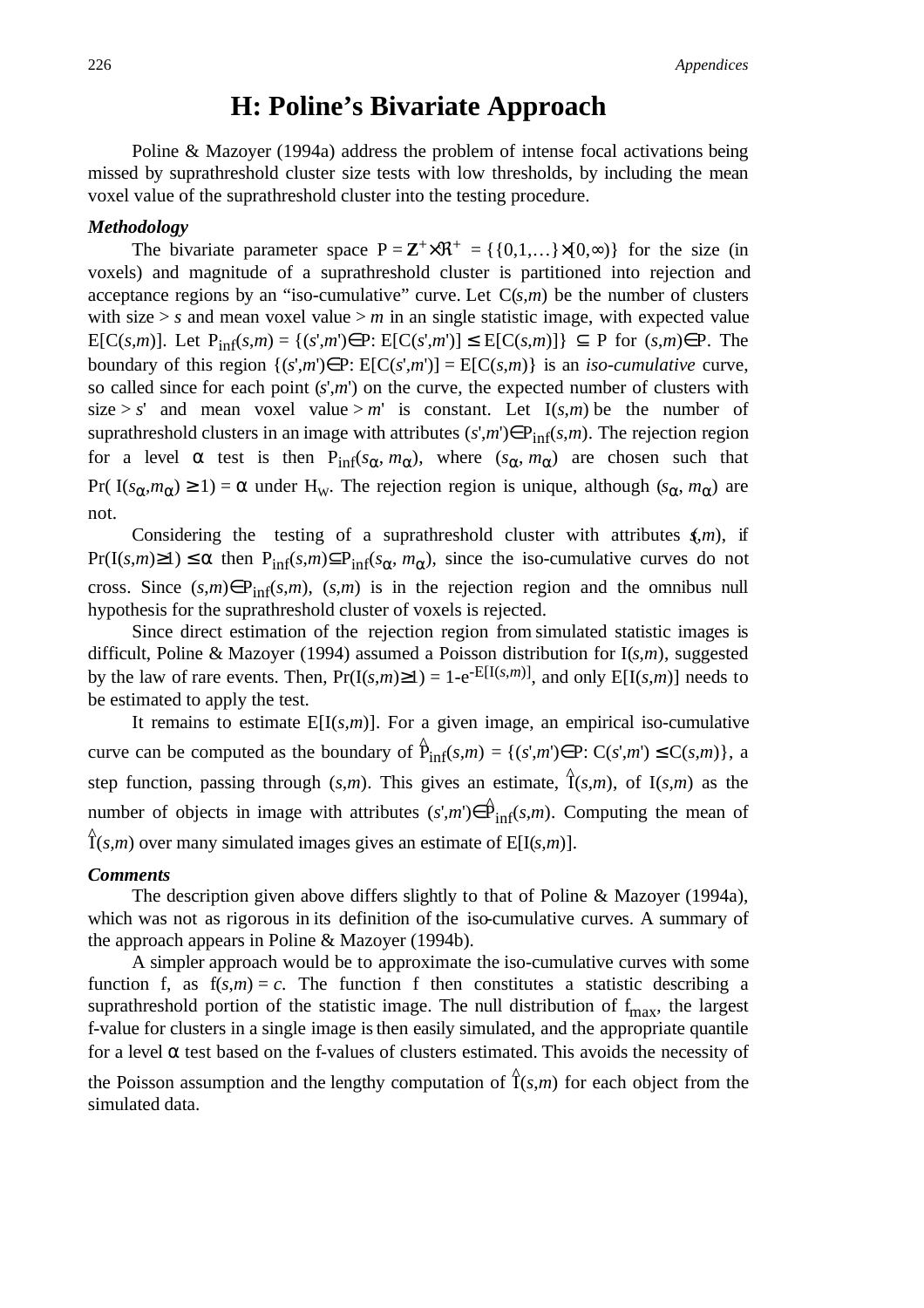### *Hierarchical decomposition*

In addition to the bivariate approach for suprathreshold clusters, Poline & Mazoyer (1994a) propose a hierarchical decomposition of the image into *objects* whose size and mean amplitude are analysed, thus avoiding having to choose a threshold for cluster identification. Essentially the local maxima are iteratively "cut off" to form the objects. Fig.93 illustrates the objects after hierarchical decomposition of a simple 1D image. (For rigorous definitions and further explanation the reader is referred to Poline & Mazoyer (1994a) and the references there.) This represents an interesting direction. However, the hierarchical nature of the decomposition leads to objects whose attributes are not independent. The effect of this is probably negligible.



Hierarchical decomposition of a continuous one-dimensional "image". The means and sizes for "objects" C & D are shown.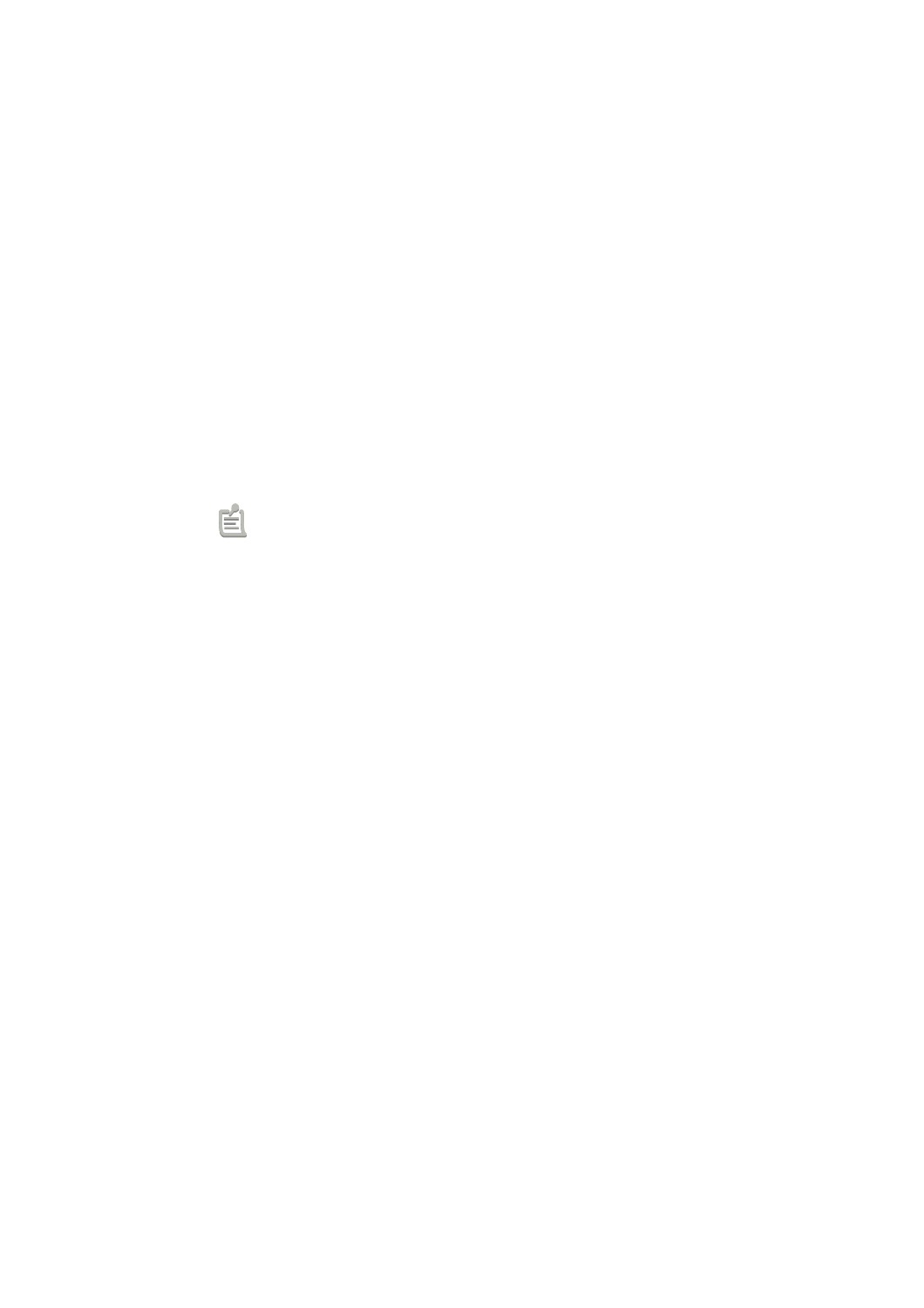# **References**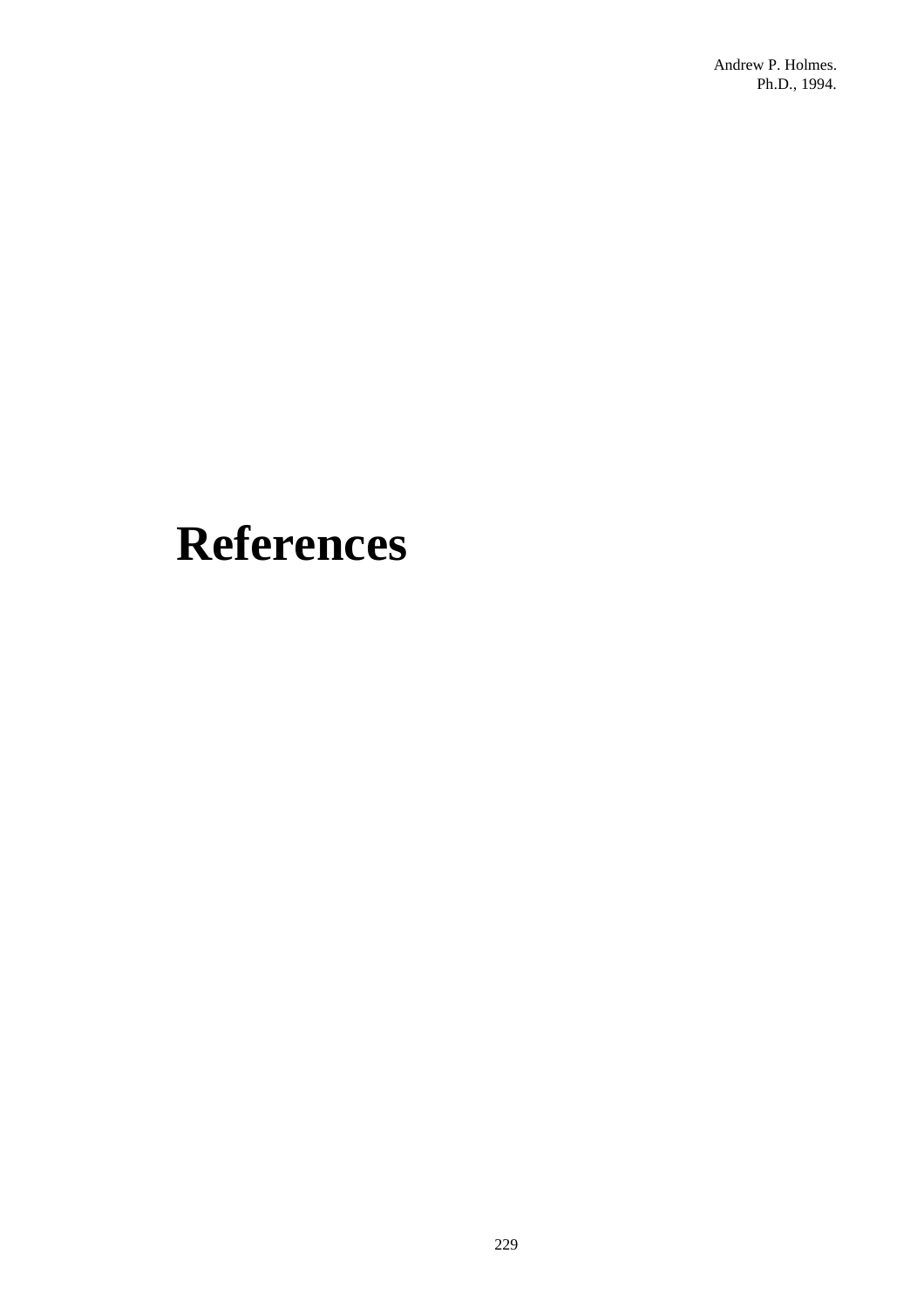- Adler RJ, Hasofer AM (1976) "Level Crossings for Random Fields" *Ann. Prob.* **4**:1–12
- Adler RJ (1976) "Excursions Above a Fixed Level by *n*-Dimensional Random Fields" *Journal of Applied Probability* **13**:276–289
- Adler RJ (1981) *The Geometry of Random Fields* Wiley, New York.
- Bailey DL, Jones T, Spinks TJ, Gillardi M-C, Townsend DW (1991) "Noise equivalent count measurements in a neuro-PET scanner with retractable septa" *IEEE Transactions on Medical Imaging* **10**:256–260
- Bailey DL, Jones T, Watson JDG, Schnorr L, Frackowiak RSJ (1993) "Activation studies in 3D PET: evaluation of true signal gain" In *Quantification of Brain Function: Tracer Kinetics and Image Analysis in PET* K Uemura *et al.* (eds). Excerpta Medica International Congress Series (1030), Elsevier Science Publishers. Pages 341–347
- Besag JE (1974) "Spatial Interaction and the Statistical Analysis of Lattice Systems" *Journal of the Royal Statistical Society* **B36**:192-236
- Besag J, Green PJ (1993) "Spatial Statistics and Bayesian Computation" *Journal of the Royal Statistical Society* **B55**:25–37
- Blair RC, Karniski W (1994) "Distribution-Free Statistical Analyses of Surface and Volumetric Maps" In *Functional Neuroimaging: Technical Foundations.* Eds. RW Thatcher *et al.* Academic Press, San Diego, California.
- Brownell GL, Budinger TF, Lauterbur PC, McGeer PL (1982) "Positron Emission Tomography and Nuclear Magnetic Resonance Imaging" *Science* **215**:619–626
- Cherry SR, Dahlbom M, Hoffman EJ (1991) "3D PET using a conventional multislice tomograph without septa" *Journal of Computer Assisted Tomography* **15**:655–668
- Cherry SR, Woods RP, Hoffman EJ, Mazziotta JC (1993) "Improved detection of focal cerebral blood flow changes using three-dimensional positron emission tomography" *Journal of Cerebral Blood Flow and Metabolism* **13**:630–638
- Clark C, Carson R (1993) "Analysis of Covariance in Statistical Parametric Mapping" Letter to the Editor, *Journal of Cerebral Blood Flow and Metabolism* **13**:1038
- D'Agostino RB (1971) "An Omnibus Test of Normality for Moderate and Large Size Samples" *Biometrika* **58**:341–348
- D'Agostino RB, Tietjen GL (1971) "Simulation of Probability Points of  $b<sub>2</sub>$  for Small Samples" *Biometrika* **58**:669–672
- Defrise M, Townsend DW, Clack R (1989) "Three-Dimensional Image Reconstruction from Complete Projections" *Physics in Medicine and Biology* **34**:573–587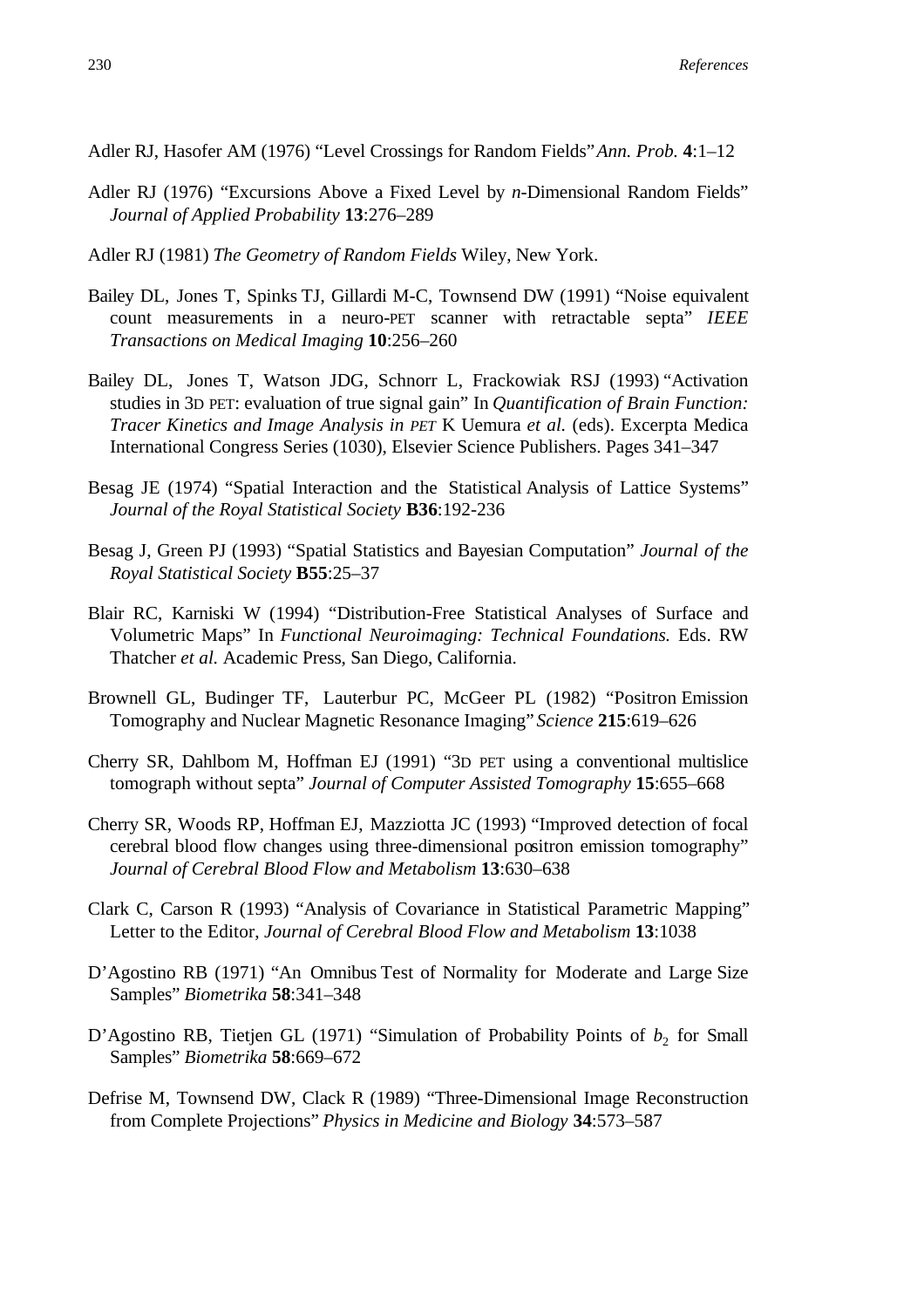- Defrise M, Townsend D, Geissbuhler A (1990) "Implementation of Three-Dimensional Image Reconstruction for Multi-Ring Positron Tomographs" *Physics in Medicine and Biology* **35**:1361–1372
- Dempster AP, Laird NM, Rubin DB (1977) "Maximum Likelihood from Incomplete Data via the EM Algorithm" *Journal of the Royal Statistical Society* **B39**:1–38
- Derin H, Elliott H (1987) "Modelling and Segmentation of Noisy and Textured Images Using Gibbs Random Fields" *IEEE Transactions on Pattern Analysis and Machine Intelligence* **9**:39-55
- Draper NR, Smith H (1981) *Applied Regression Analysis* (2nd ed.) John Wiley & Sons, New York.
- Dubes RC, Jain AK (1989) "Random Field Models in Image Analysis" *Journal of Applied Statistics* **16**:131-164
- Dubes RC, Jain AK (1993) "Random Field Models in Image Analysis" *Advances in Applied Statistics*, p121–154. Supplement to *Journal of Applied Statistics* **21**(1/2)
- Eberl S, Kanno I, Fulton RR, Iida H, Chew PPL, Lee KS, Hutton BF (1993) "Automatic 3D Spatial Alignment for Correcting Interstudy Patient Motion in Serial PET Studies" In *Quantification of Brain Function: Tracer Kinetics and Image Analysis in PET* K Uemura *et al.* (eds). Excerpta Medica International Congress Series (1030), Elsevier Science Publishers. p419–426
- Edgington ES (1964) "Randomization Tests" *The Journal of Psychology* **57**:445–449
- Edgington ES (1969a) *Statistical Inference: The Distribution Free Approach* McGraw-Hill series in Psychology, New York.
- Edgington ES (1969b) "Approximate Randomization Tests" *The Journal of Psychology* **72**:143–149
- Edgington ES (1980) *Randomization Tests*. Marcel Dekker, New York & Basel.
- English RJ, Brown SE (1986) *Single Photon Emission Computed Tomography.* Society of Nuclear Medicine.
- Filliben JJ (1975) "The Probability Plot Correlation Coefficient Test for Normality" *Technometrics* **17**:111
- Fishbach GD (1993) "Mind and Brain" in *Readings from Scientific American Magazine* Scientific American, Inc.
- Fisher RA (1935) *The Design of Experiments*. Edinburgh: Oliver & Boyd.
- Ford I (1985) Discussion of "A Smoothed EM Approach to Indirect Estimation Problems, with Particular Reference to Stereology and Emission Tomography" by BW Silverman *et al. Journal of the Royal Statistical Society* **B52**:309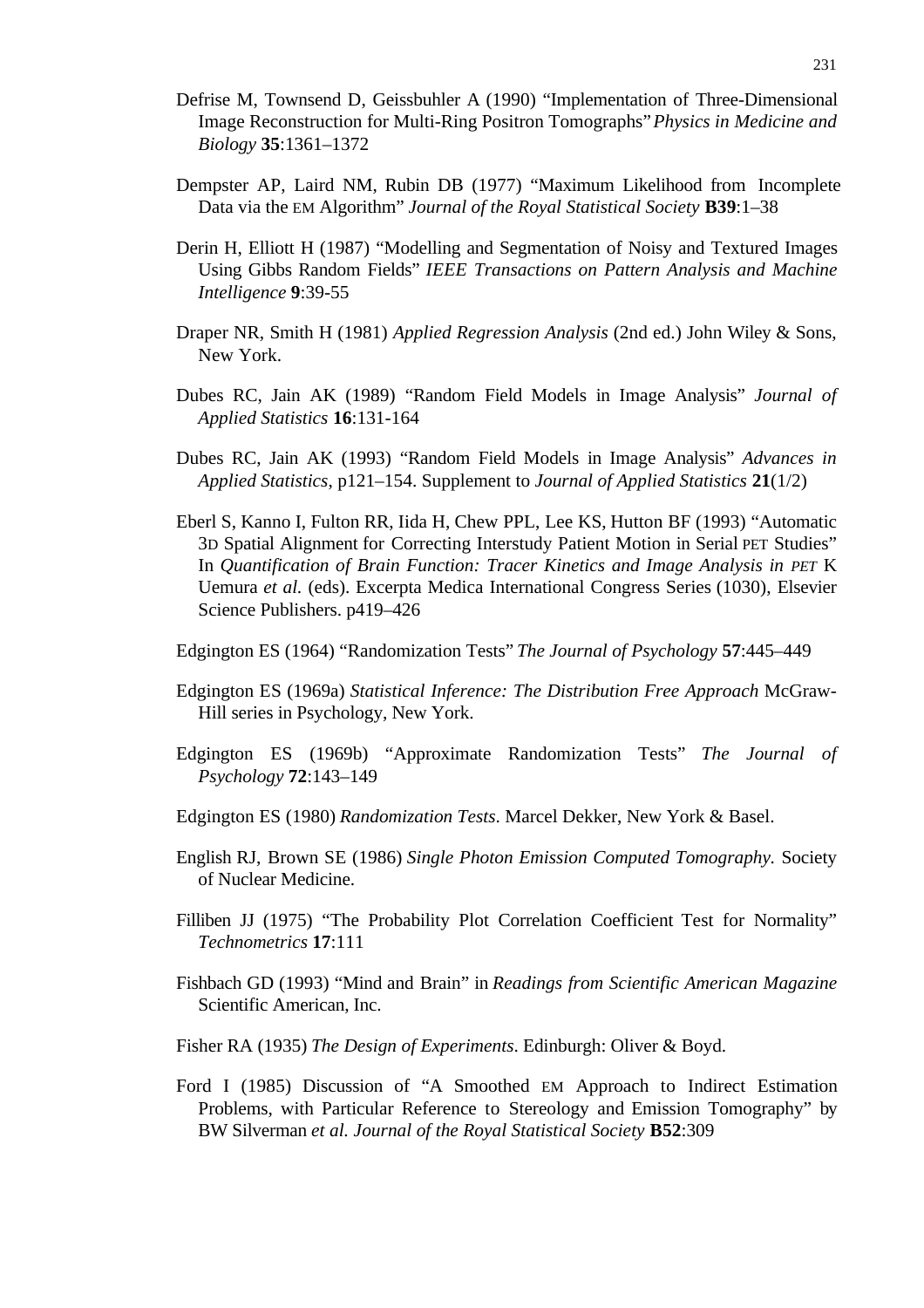- Ford I, McColl JH, McCormack AG, McCrory SJ (1991) "Statistical Issues in the Analysis of Neuroimages" *Journal of Cerebral Blood Flow and Metabolism* **11**:A89–A95
- Ford I (1994) "Some Non-Ontological and Functionally Unconnected Views on Current Issues in the Analysis of PET datasets" Invited paper, *Journal of Cerebral Blood Flow and Metabolism* (In press)
- Fox PT, Perlmutter JS, Raichle ME (1985) "A Stereotactic Method of Anatomical Localization for Positron Emission Tomography" *Journal of Computer Assisted Tomography* 9(1)141–153
- Fox PT, Mintun MA, Reiman EM, Raichle ME (1988) "Enhanced Detection of Focal Brain Responses Using Intersubject Averaging and Change-Distribution Analysis of Subtracted PET Images" *Journal of Cerebral Blood Flow and Metabolism* **8**:642–653
- Fox PT, Mintun MA (1989) "Non-Invasive Functional Brain Mapping by Change Distribution Analysis of Averaged PET Images of  $H_2$ <sup>15</sup>O Tissue Activity" *Journal of Nuclear Medicine* **30**:141–149
- Friston KJ, Passingham RE, Nutt JG, Heather JD, Sawle GV, Frackowiak RSJ (1989) "Localisation in PET Images: Direct Fitting of the Intercommissural (AC-PC) Line" *Journal of Cerebral Blood Flow and Metabolism* **9**:690–695
- Friston KJ, Frith CD, Liddle PF, Dolan RJ, Lammertsma AA, Frackowiak RSJ (1990) "The Relationship Between Global and Local Changes in PET Scans" *Journal of Cerebral Blood Flow and Metabolism* **10**:458–466
- Friston KJ, Dolan RJ, Frackowiak RSJ (1991a) "Statistical Parametric Mapping" Review of theory for SPM Manual. Private communication.
- Friston KJ, Frackowiak RSJ (1991b) "Imaging Functional Anatomy" In *Brain Work and Mental Activity. Alfred Benzon Symposium 31* NA Lassen, DH Ingvar, ME Raichle, L Friberg (eds) pp267–277. Munksgaard, Copenhagen. (Gives an overview of the analysis implemented in the SPM software.)
- Friston KJ, Frith CD, Liddle PF, Frackowiak RSJ (1991c) "Plastic Transformation of PET Images" *Journal of Computer Assisted Tomography* **15**:634–639
- Friston KJ, Frith CD, Liddle PF, Frackowiak RSJ (1991d) "Comparing Functional (PET) Images: The Assessment of Significant Change" *Journal of Cerebral Blood Flow and Metabolism* **11**:690–699
- Friston KJ, Frith CD, Liddle PF, Frackowiak RSJF (1993a) "Functional Connectivity: The Principal Component Analysis of Large (PET) Data Sets" *Journal of Cerebral Blood Flow and Metabolism* **13**:5–14

Friston KJ, Frith CD, Frackowiak RSJF (1993b) "Principal Component Learning Algorithms: A Neurobiological Analysis" *Proceedings of the Royal Society of London* **B254**:47–54 Functional Connectivity: The Principal Component Analysis of Large (PET) Da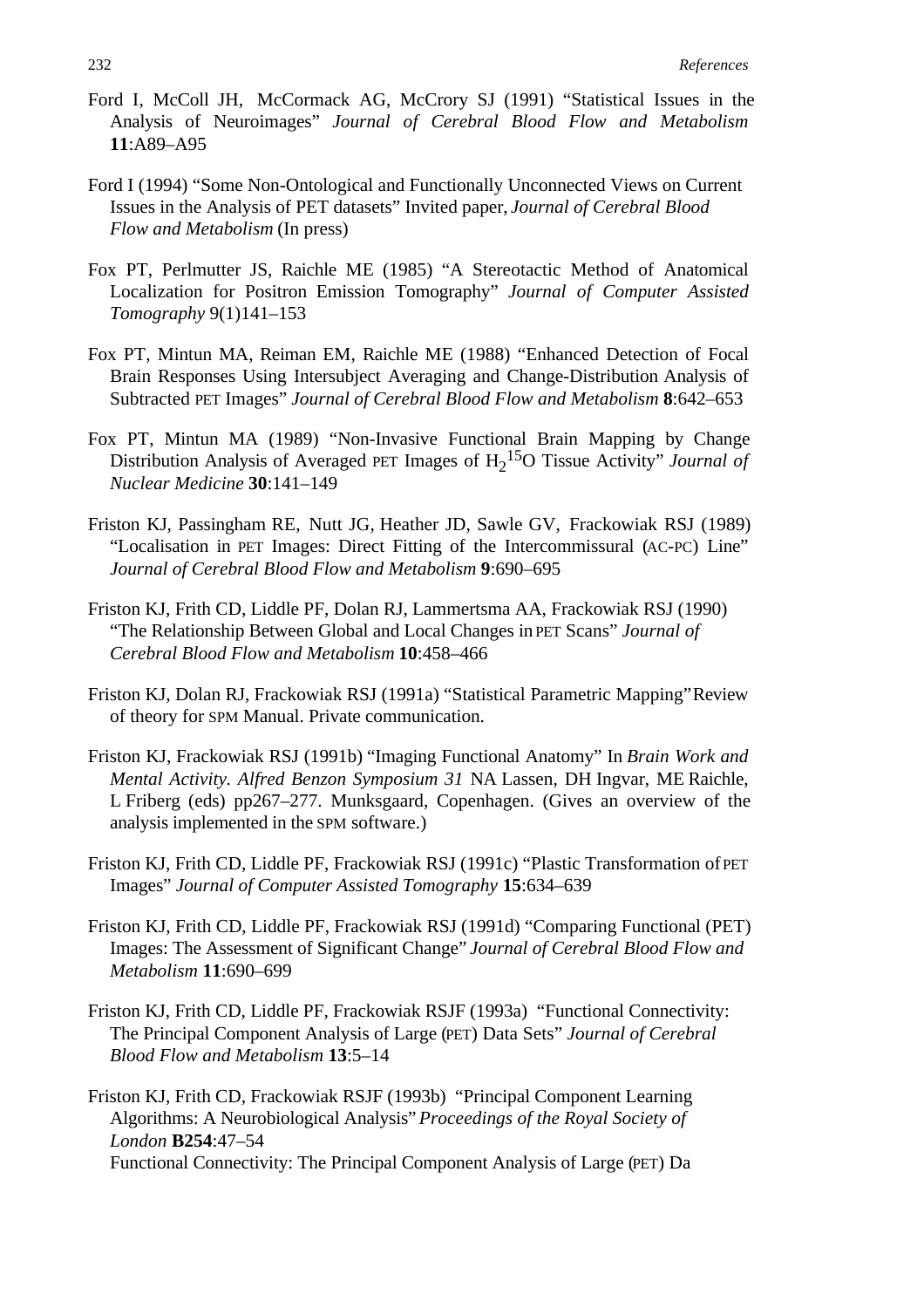- Friston KJ (1994a) "Statistical Parametric Mapping: Ontology and Current Issues" Submitted to *Journal of Cerebral Blood Flow and Metabolism*
- Friston KJ, Holmes AP, Worsley KJ, Poline JP, Frith CD, Frackowiak RSJ (1994b) "Statistical Parametric Maps in Functional Imaging: A General Approach" Submitted to *Human Brain Mapping*
- Friston KJ, Ashburner J, Poline JB, Frith CD, Heather JD, Frackowiak RSJF (1994c) "The spatial registration and normalisation of images" Submitted to *Human Brain Mapping*
- Friston KJ, Worsley KJ, Frackowiak RSJ, Mazziotta JC, Evans AC (1994d) "Assessing the Significance of Focal Activations Using their Spatial Extent" *Human Brain Mapping* **1**:214–220
- Geman S, Geman D (1984) "Stochastic Relaxation, Gibbs Distributions and the Bayesian Restoration of Images" *IEEE Transactions on Pattern Analysis and Machine Intelligence* **6**:721-741
- Goldstein H (1986) "Multilevel Mixed Model Analysis Using Iterative Generalised Least Squares" *Biometrika* **73**:43–56
- Green PJ (1985) Discussion of "A Smoothed EM Approach to Indirect Estimation Problems, with Particular Reference to Stereology and Emission Tomography" by BW Silverman *et al. Journal of the Royal Statistical Society* **B52**:303–304
- Green PJ (1990) "Bayesian Reconstructions from Emission Tomography Data Using a Modified EM algorithm" *IEEE Transactions on Medical Imaging* **9**:84-93
- Hasofer, AM (1976) "The mean number of maxima above high levels in Gaussian random fields" *Journal of Applied Probability*. **13**:377–379
- Healy, MJR (1986) *Matrices for Statisticians*. Oxford.
- Herman GT (1980) *Image Reconstruction from Projections* New York: Academic
- Herschovitch P, Raichle ME, Kilbourn MR, Welch MJ (1987) "Positron Emission Tomographic Measurement of Cerebral Blood Flow and Permeability — Surface Area Product of Water Using [15O]Water and [11C]Butanol" *Journal of Cerebral Blood Flow and Metabolism* **7**:527–542
- Herscovitch P, Markham J, Raichle ME (1983) "Brain Blood Flow Measured with Intravenous H2 15O. I:Theory and Error Analysis" *Journal of Nuclear Medicine* **14**:782–789
- Hochberg Y, Tamhane AC (1987) *Multiple Comparisons Procedures* John Wiley & Sons.
- Hoeffding W (1952) "The Large Sample Power of Tests Based on Permutations of Observations" *Annals of Mathematical Statistics* **23**:196–192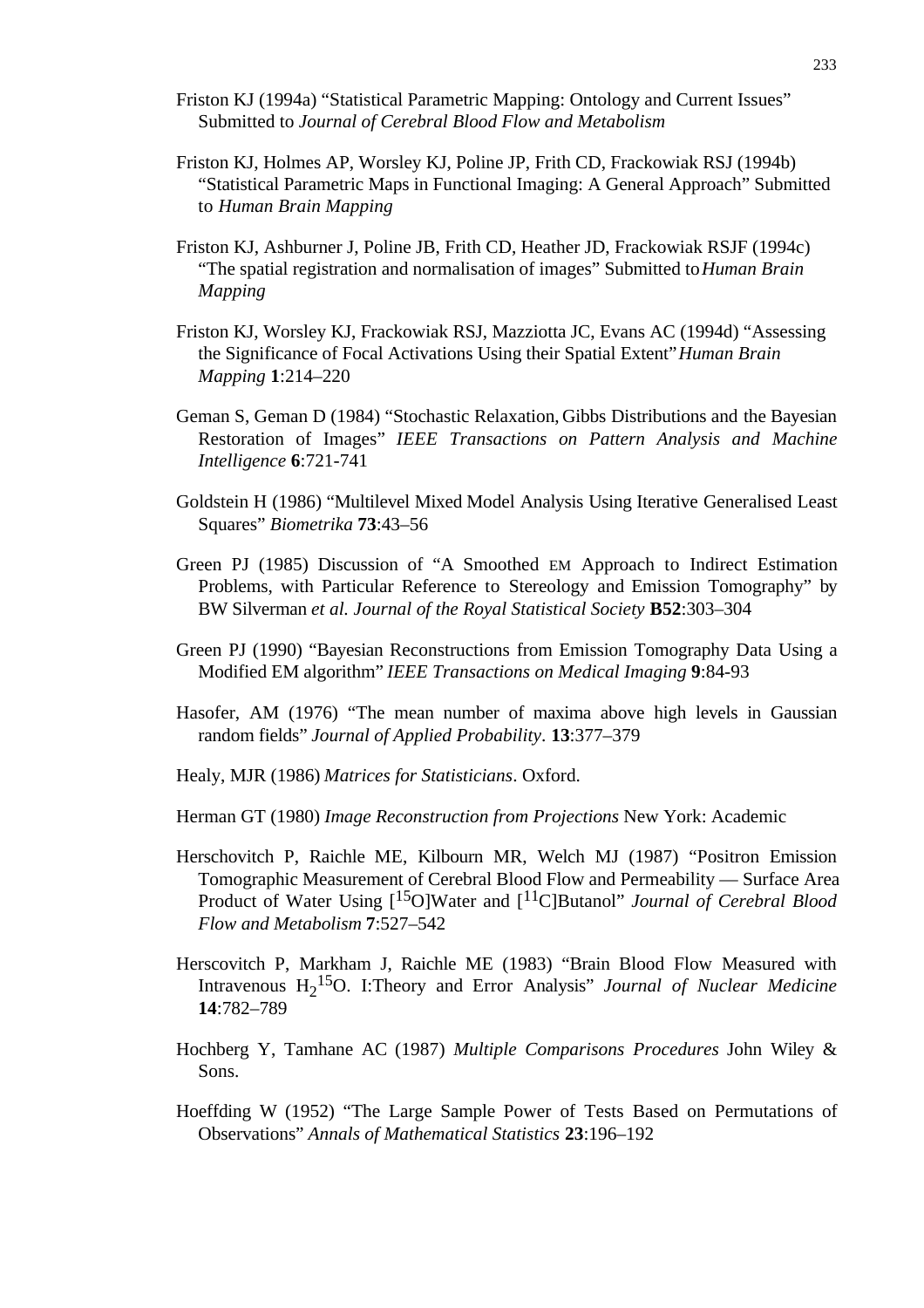- Hoffman EJ, Phelps ME (1986) "Positron Emission Tomography: Principles and Quantification" In *Positron Emission Tomography and Autoradiography: Principles and Applications for the Brain and Heart* Phelps *et al.* (eds). Raven Press, New York.
- Hoffman EJ, Cutler PD, Digby WM, Mazziotta JC (1990) "3D Phantom to SImulate Cerebral Blood Flow and Metabolic Images for PET" *IEEE Transactions on Nuclear Science* **37**:616–620
- Holm S (1979) "A Simple Sequentially Rejective Multiple Test Procedure" *Scandanavian Journal of Statistics* **6**:54–70
- Holmes AP, Ford I (1993a) "A Bayesian Approach to Significance Testing for Statistic Images from PET" *Annals of Nuclear Medicine* **7**:S106–S107
- Holmes AP, Ford I (1993b) "A Bayesian Approach to Significance Testing for Statistic Images from PET" In *Quantification of Brain Function: Tracer Kinetics and Image Analysis in PET* (1993), K Uemura *et al*. (eds). Excerpta Medica International Congress Series (1030), Elsevier Science Publishers. p521–531.
- Holmes AP, Blair RC, Watson JDG, Ford I (1995) "Non-Parametric Analysis of Statistic Images from Functional Mapping Experiments" *Journal of Cerebral Blood Flow and Metabolism*. In Press.
- Huang S-C, Phelps ME (1986) "Principles of Tracer Kinetic Modelling in Positron Emission Tomography and Autoradiology" In *Positron Emission Tomography and Autoradiography: Principles and Applications for the Brain and Heart* Phelps *et al.* (eds). Raven Press, New York.
- Ising E (1957) "Information Theory and Statistical Mechanics" *Phys. Rev.* **106**:620–630
- Kaufman L (1987) "Implementing and Accelerating the EM Algorithm for Positron Emission Tomography" *IEEE Transactions on Medical Imaging* **6**:37–51
- Kearfott KJ (1985) Comment on "A Statistical Model for Positron Emission Tomography" (by Y Vardi, LA Shepp, L Kaufman) *Journal of the American Statistical Association* **80**:26–28
- Kety SS (1951) "The Theory and Applications of the Exchange of Inert Gas at the Lungs and Tissues" *Pharmmacol. Review* **3**:1–41
- Kety SS (1991) "The Early History of the Coupling Between Cerebral Blood Flow, Metabolism and Function" In *Brain Work and Mental Activity: Alfred Benzon Symposium 31.* NA Lassen *et al.* (eds) Munksgaard, Copenhagen. pp19–28
- Knuth DE (1992) "Two Notes on Notation" *The American Mathematical Monthly* **99**:403–422
- Krzanowski WJ, (1988) *Principles of Multivariate Analysis: A User's Perspective*, Oxford.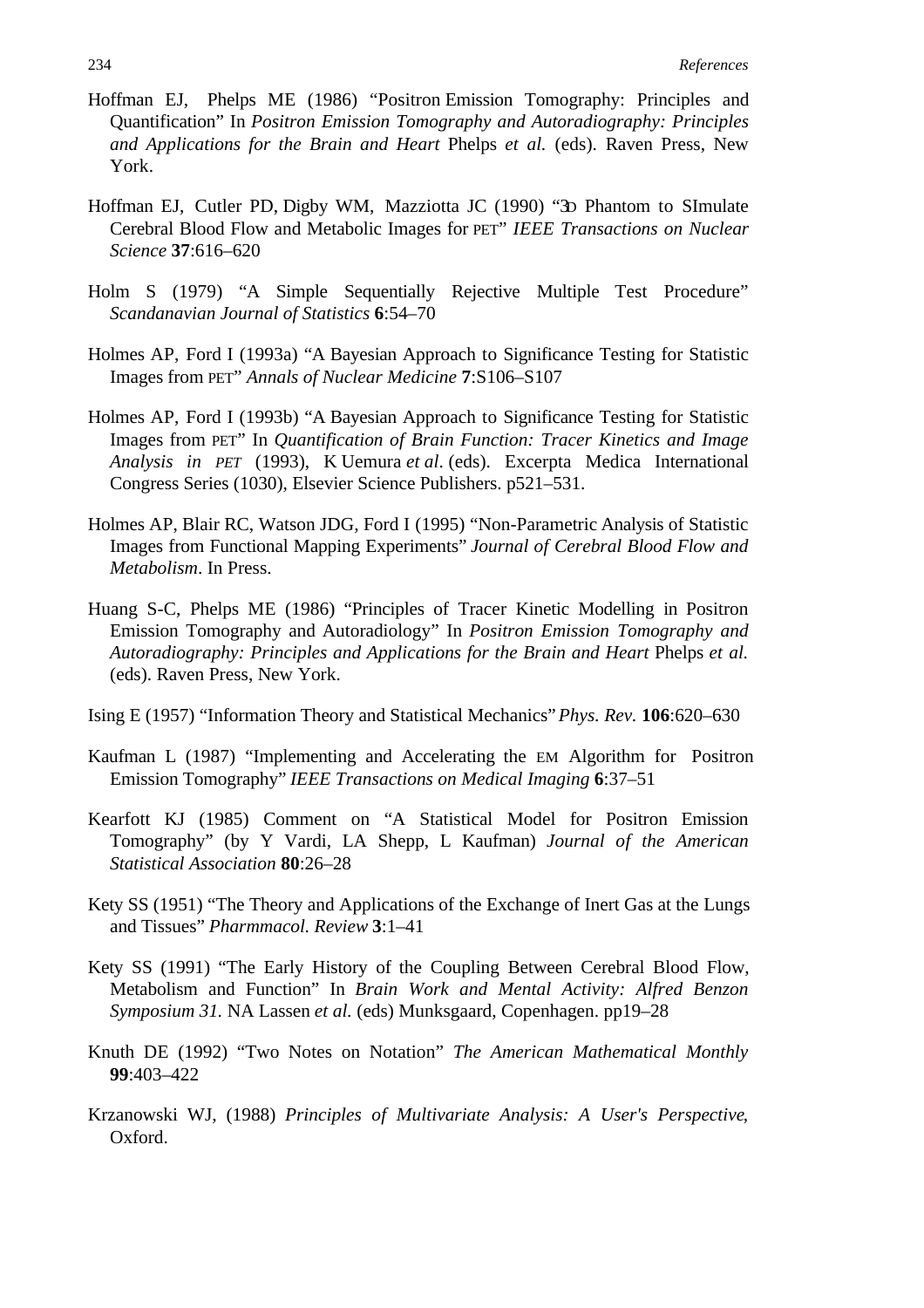- Lange K, Carson R (1984) "EM Reconstruction Algorithms for Emission and Transmission Tomography" *Journal of Computer Assisted Tomography* **8**:306–316
- Mazoyer BM, Tzourino N, Poline J-B, Petit L, Levrier O, Joliot M (1993) "Anatomical Regions of Interest versus Stereotactic Space: A Comparison of Two Approaches for Brain Activation Maps Analysis" In *Quantification of Brain Function: Tracer Kinetics and Image Analysis in PET* K Uemura *et al.* (eds). Excerpta Medica International Congress Series (1030), Elsevier Science Publishers.
- Mazziotta JC, Huang SC Phelps ME, Carson RE, MacDonald NS, Mahoney K (1985) "A Non-Invasive Positron Computed Tomography Technique Using 15O Labelled Water for the Evaluation of Neurobiological test batteries" *Journal of Cerebral Blood Flow and Metabolism* **5**:70–78
- McColl JH, Holmes AP, Ford I (1994) "Statistical Methods in Neuroimaging with Particular Application to Emission Tomography" *Statistical Methods in Medical Research* **3**:63–86
- McCrory SJ, Ford I (1991) "Multivariate Analysis of SPECT Images with Illustrations in Alzheimers Disease" *Statistics in Medicine* **10**:1711–1718
- Miller RJ (1986) *Beyond ANOVA, Basics of Applied Statistics* Wiley, New York.
- Minoshima S, Berger KL, Lee KS, Mintun MA (1992) "An Automated Method for Rotational Correction and Centering of Three-Dimensional Functional Brain Images" *Journal of Nuclear Medicine* **33**:1579–1585
- Mintun MA, Gorman J, Swift AG, Snyder DL (1985) "Evaluation of the Maximum Likelihood Method for Reconstruction Images in Positron Emission Tomography" (Abstract) *Journal of Nuclear Medicine* **26**:720
- Mintun MA, Lee KS (1990) "Mathematical Realignment of Paired PET Images to Enable Pixel-by-Pixel Subtraction" (Abstract) *Journal of Nuclear Medicine* **31**:816
- Moeller JR, Strother SC, Sidtis JJ, Rottenberg DA (1987) "Scaled Subprofile Model: A Statistical Approach to the Analysis of Functional Patters in Positron Emission Tomographic Data" *Journal of Cerebral Blood Flow and Metabolism* **7**:649–658
- Moeller JR, Strother SC (1991) "A Regional Covariance Approach to the Analysis of Functional Patterns in Positron Emission Tomographic Data" *Journal of Cerebral Blood Flow and Metabolism* **11**:A121–A135
- Phelps M, Mazziotta JC, Schelbert HR (eds) (1986) *Positron Emission Tomography and Autoradiography: Principles and Applications for the Brain and Heart* Raven Press, New York.
- Pitman EJG (1937a) "Significance Tests Which May Be Applied To Samples From Any Population" *Journal of the Royal Statistical Society* Supplement **4**:119–130
- Pitman EJG (1937b) "Significance Tests Which May Be Applied To Samples From Any Population. II The Correlation Coefficient Test" *Journal of the Royal Statistical Society* Supplement **4**::225–232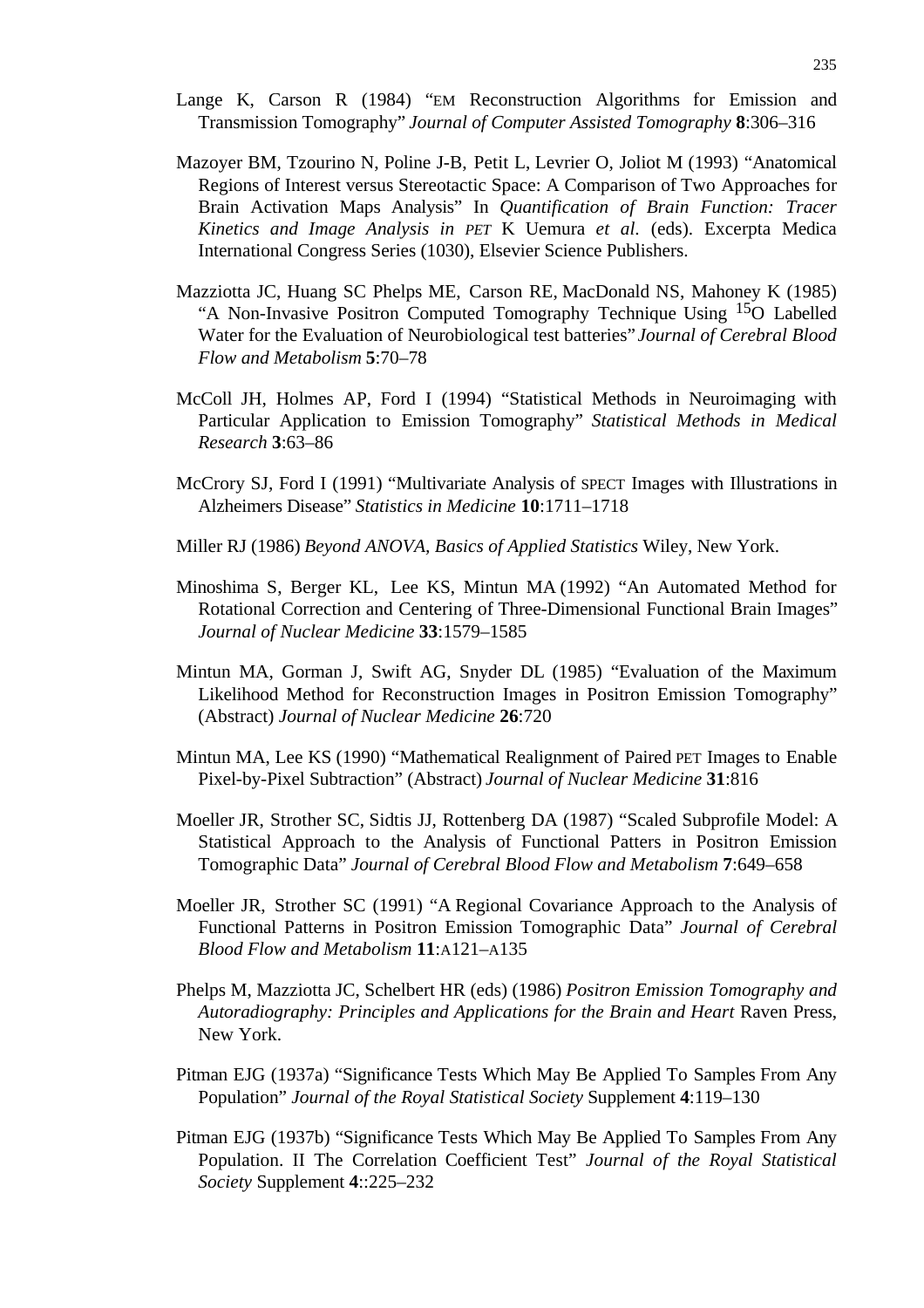- Poline J-B, Mazoyer BM (1993) "Analysis of Individual Positron Emission Tomography Activation Maps by Detection of High Signal-to-Noise Ratio Pixel Clusters" *Journal of Cerebral Blood Flow and Metabolism* **13**:425–437
- Poline J-B, Mazoyer BM (1994a) "Analysis of Individual Brain Activation Maps Using a Multi-Scale Detection Algorithm" Submitted to *IEEE Transactions in Medical Imaging*.
- Poline J-B, Mazoyer BM (1994b) "Cluster Analysis in Individual Functional Brain Images: Some New Techniques to enhance the Sensitivity of Activation Detection Methods" Submitted to *Human Brain Mapping*
- Radon J (1917) "Über die Bestimmung von Funktionen durch ihre Integralwerte längs gewisser Mannigfaltigkeiten" *Berichte Saechsische Akademie der Wissenschaften* **69**:262–277
- Raichle ME, Martin WRW, Herscovitch P, Mintun MA, Markham J (1983a) "Brain Blood Flow Measured with Intravenous  $H_2$ <sup>15</sup>O. II: Implementation and Validation" *Journal of Nuclear Medicine* **14**:790–798
- Raichle ME (1983b) "Positron Emission Tomography" *Annual Review of Neuroscience* **6**:249–267
- Roland PE, Levin B, Kawashima R, Åkerman S (1993) "Three-Dimensional Analysis of Clustered Voxels in 15O-Butanol Brain Activation Images" *Human Brain Mapping* **1**:3–19
- Scheffé H (1959) *The Analysis of Variance.* Wiley, New York.
- Scientific American (1993) *Mind and Brain: Readings from Scientific American Magazine* Scientific American, Inc.
- Shepp LA, Kruskal JB (1978) "Computerised Tomography: The New Medical X-Ray Technology" *American Mathematical Monthly* **85**:420–439
- Shepp LA, Vardi Y (1982) "Maximum Likelihood Reconstruction for Emission Tomography" *IEEE Transactions on Medical Imaging* **1**:113–122
- Shepp LA, Vardi Y, Ra JB, Hilal SK, Cho ZH (1984) "Maximum Likelihood PET with Real Data" *IEEE Transactions on Nuclear Science* **31**:910–913
- Silbersweig DA, Stern E, Frith CD, Cahill C, Schnorr L, Grootoonk S, Spinks T, Clark J, Frackowiak RSJ, Jones T (1993) "Detection of Thirty-Second Cognitive Activations in Single Subjects with Positron Emission Tomography: A New Low-Dose  $H_2$ <sup>15</sup>O Regional Cerebral Blood Flow Three-Dimensional Imaging Technique *Journal of Cerebral Blood Flow and Metabolism* **13**:617–629
- Silbersweig DA, Stern E, Schnorr L, Frith CD, Ashburner J, Cahill C, Frackowiak RSJ, Jones T (1994) "Imaging Transient, Randomly Occuring Neuropsychological Events in Single Subjects with Positron Emission Tomography: An Event-Related Countrate Correlational Analysis" In preperation.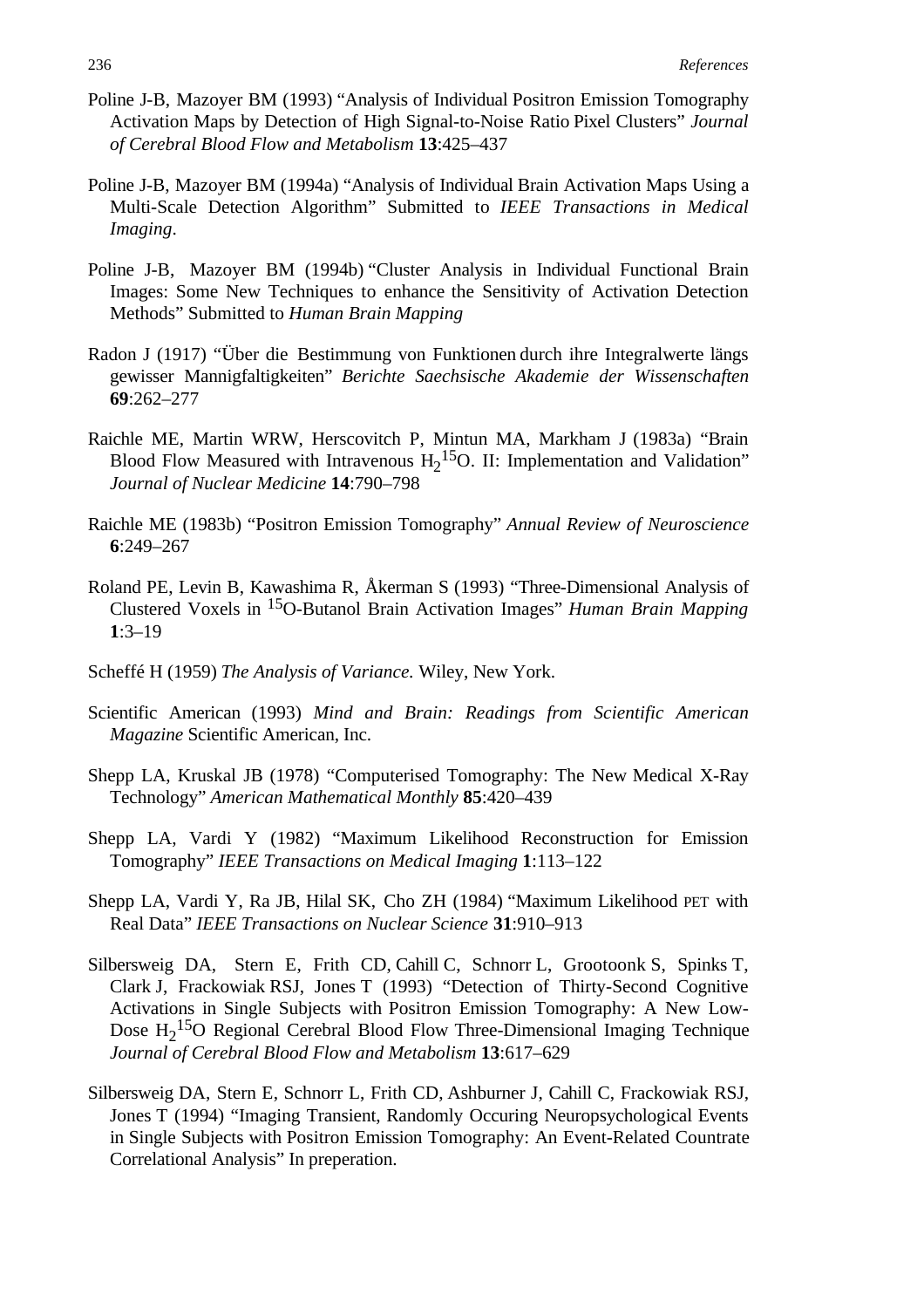- Silverman BW, Jones MC, Wilson JD, Nychka (1990) "A Smoothed EM Approach to Indirect Estimation Problems, with Particular Reference to Stereology and Emission Tomography" *Journal of the Royal Statistical Society* **B52**:271–324
- Smith AFM, Roberts GO (1993) "Bayesian Computation Via the Gibbs Sampler and Related Markov Chain Monte Carlo Methods" *Journal fo the Royal Statistical Society* **B55**:3–23
- Snedecor GW, Cochran WG (1967) *Statistical Methods* (6<sup>th</sup> edition) Iowa State University Press
- Sokolov L (1979) "Relation between Physiological Function and Energy Metabolism in the Central Nervous Systemm" *Journal of Neurochemistry* **29**:13–26
- Spinks TJ, Jones T, Bailey DL, Townsend DW, Gillardi MC, Casey ME, Sipe B (1991) "Physical characteristics of a new positron tomograph with retractable septa" *IEEE Medical Imaging Conf. Rec.* 1991:1313–1317
- Strother SC, Casey ME, Hoffman EJ (1990) "Measuring PET scanner sensitivity: Relating count rates to signal-to-noise ratios using noise equivalent counts" *IEEE Transactions in Nuclear Science* **37**:783–788
- Strother SC, Kanno I, Rottenberg DA (1994) "Principal Component Analysis, Variance Partitioning and Functional Connectivity" Submitted to *Journal of Cerebral Blood Flow and Metabolism*
- Talairach J, Tournoux P (1988) *Co-Planar Stereotactic Atlas of the Human Brain* Stuttgart:Thieme
- Tennent RM (1971) *Science Data Book* Oliver and Boyd
- Ter-Pogossian MM, Raichle ME, Sobel BE (1980) "Positron Emission Tomography" *Scientific American* **243**:140–155
- Townsend DW, Geissbuhler A, Defrise M, Hoffman EJ, Spinks TJ, Bailey DL, Gilardi M-C, Jones T (1991) "Fully Three-Dimensional Reconstruction for a PET Camera with Retractable Septa" *IEEE Transactions on Medical Imaging* 10(4)505–512
- Uemura K, Lassen NA, Jones T, Kanno I (eds) (1993) *Quantification of Brain Function: Tracer Kinetics and Image Analysis in PET*. Excerpta Medica International Congress Series (1030), Elsevier Science Publishers.
- "Health" *Vogue* January 1992: 130–131
- Vardi Y, Shepp LA, Kaufman L (1985) "A statistical model for positron emission tomography" *Journal of the American Statistical Association* **80**:8–37
- Watson JDG, Myers R, Frackowiak RSJ, Hajnal JV, Woods RP, Mazziotta JC, Shipp S, Zeki S (1993) "Area V5 of the Human Brain: Evidence from a Combined Study Using Positron Emission Tomography and Magnetic Resonance Imaging" *Cerebral Cortex* **3**:79–94